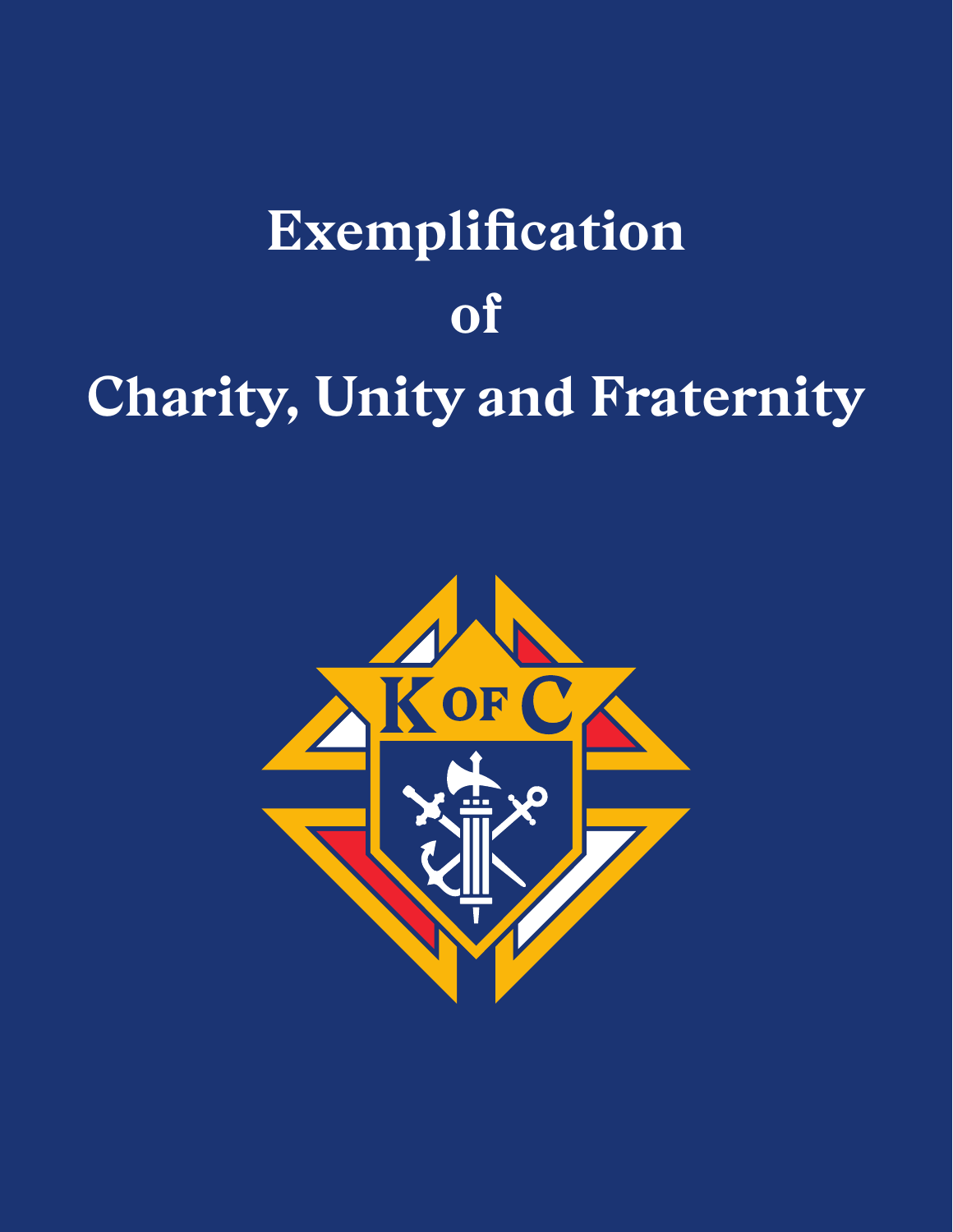Copyright © 2020. All Rights Reserved. Knights of Columbus, Father McGivney painting by Chas Fagan.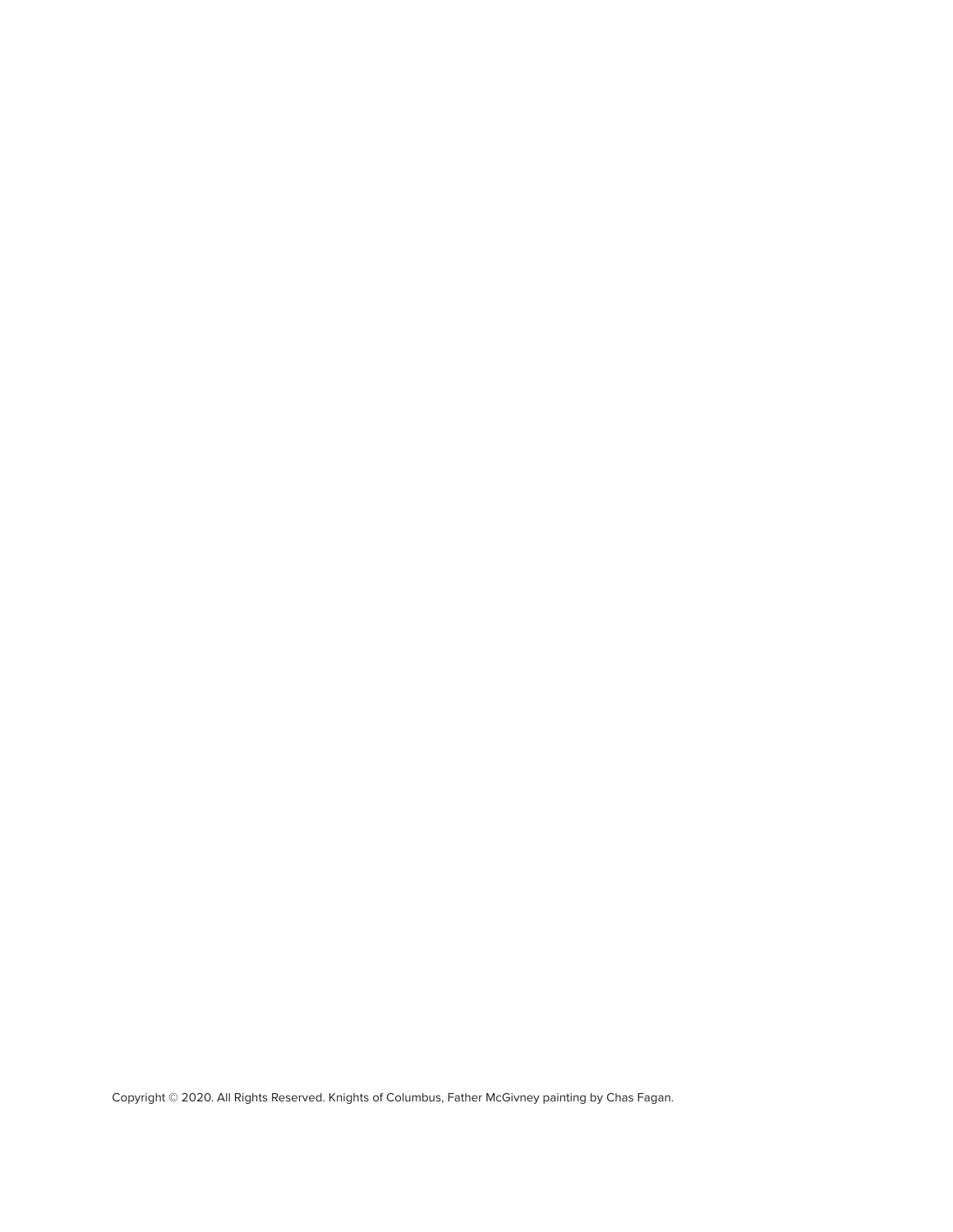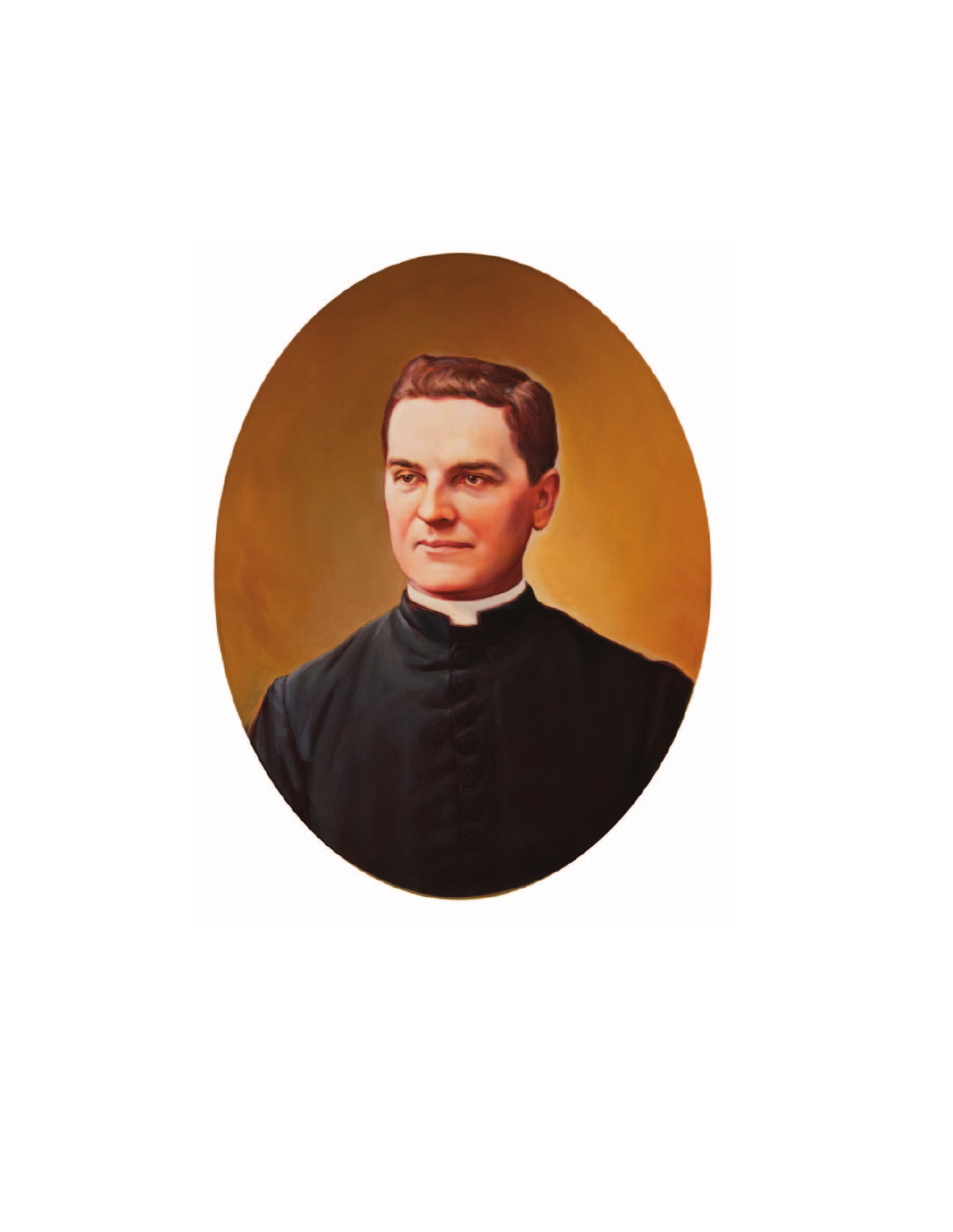# **Conducting the Exemplification of Charity, Unity and Fraternity**

## **COUNCIL CHECKLIST**

- **1. Meet with your council Chaplain or local Pastor.** Working with your Chaplain/Pastor, obtain his recommendations on conducting an Exemplification of Charity, Unity, and Fraternity. Ideally, select a date when he can attend and lead the prayers during the ceremony. (If no priest is available, the Presiding Officer may lead the prayers.)
- **2. Select a date and secure a location.** Preferably, the exemplification will be held in a Catholic church following Mass.
- **3. Order materials.** Order a sufficient supply of Candidate Kits (#531) from Supplies Online, the supply ordering portal available on Officers Online.
- **4. Select an Honoree.** Inform the Honoree if applicable.
- **5. Promote.** Build public interest in the upcoming exemplification in your parish and larger community. Include mention of the Honoree. Use multiple methods of communication.
	- Bulletin announcements
	- Pulpit announcements
	- Posting on your council and parish website / social media pages
- **6. Plan a reception.** Strongly consider hosting a social event after the ceremony so that everyone can meet the council's newest members and their families.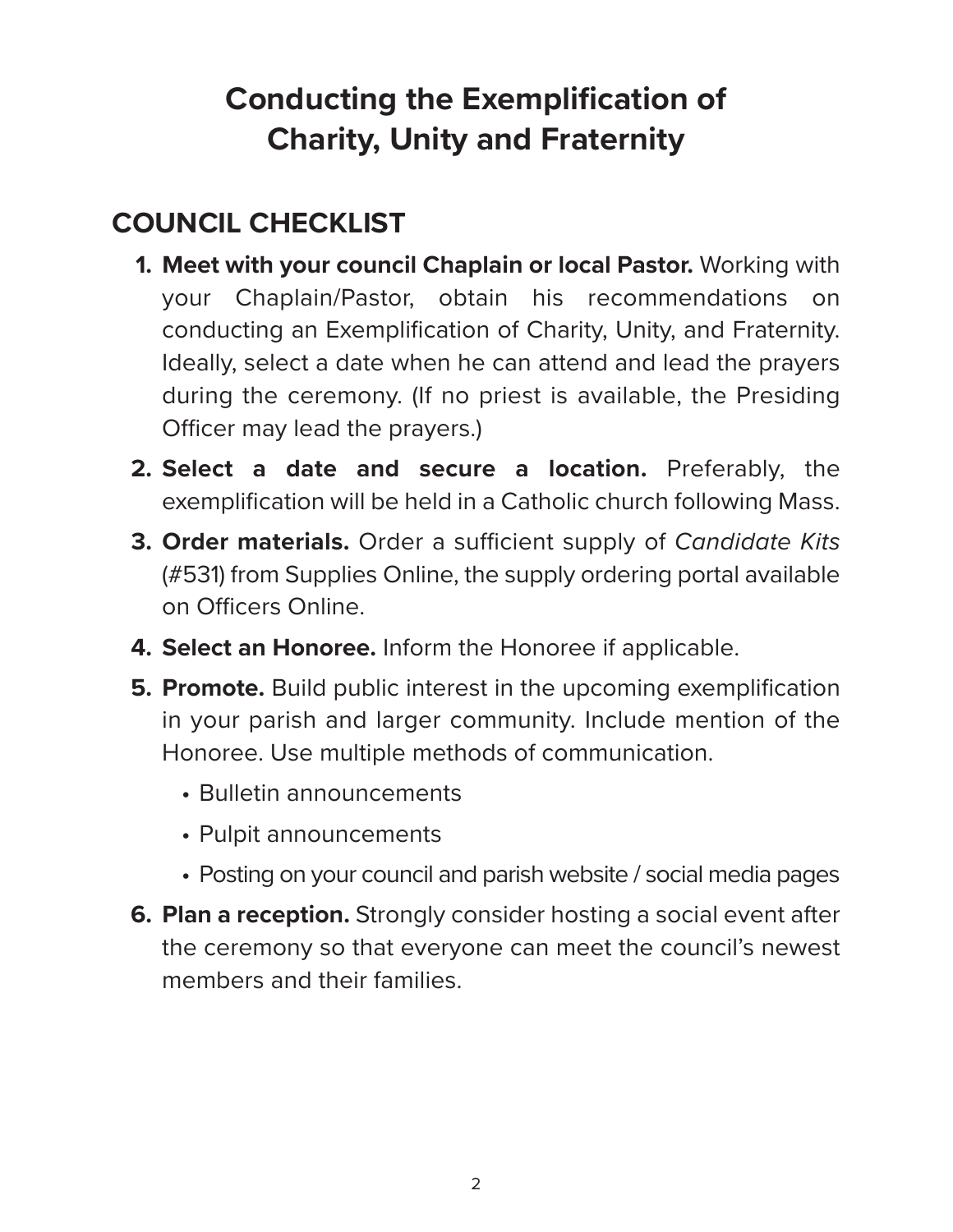- **7. Invite brother Knights to attend.** Invite all council members, their families, your District Deputy and your Field Agent to attend. Encourage First and Second Degree members to participate in the Exemplification of Charity, Unity and Fraternity, so that they may advance to Third Degree.
- **8. Practice**. Conduct walk-throughs so that all Exemplification Personnel are comfortable in skillfully presenting their parts in a solemn and dignified manner.
- **9. Afterwards, distribute Membership Cards.** Following the exemplification, the Financial Secretary should present a Membership Card to each of the newly advanced members.
- **10. Report your success.** Complete a Degree Exemplification Report (#450) and submit the form to Ceremonials@kofc.org.

## **EXEMPLIFICATION PERSONNEL**

- **1. Presiding Officer** (Serves as Master of Ceremonies)
- **2. Chaplain** (Leads assembly in Opening and Closing Prayers)
- **3. Presenter on Charity** (Teaches the Lesson on Charity and delivers the discourse on the rosary)
- **4. Presenter on Unity** (Teaches the Lesson on Unity)
- **5. Presenter on Fraternity** (Teaches the Lesson on Fraternity)
- **6. Warden** (Guides the Candidates)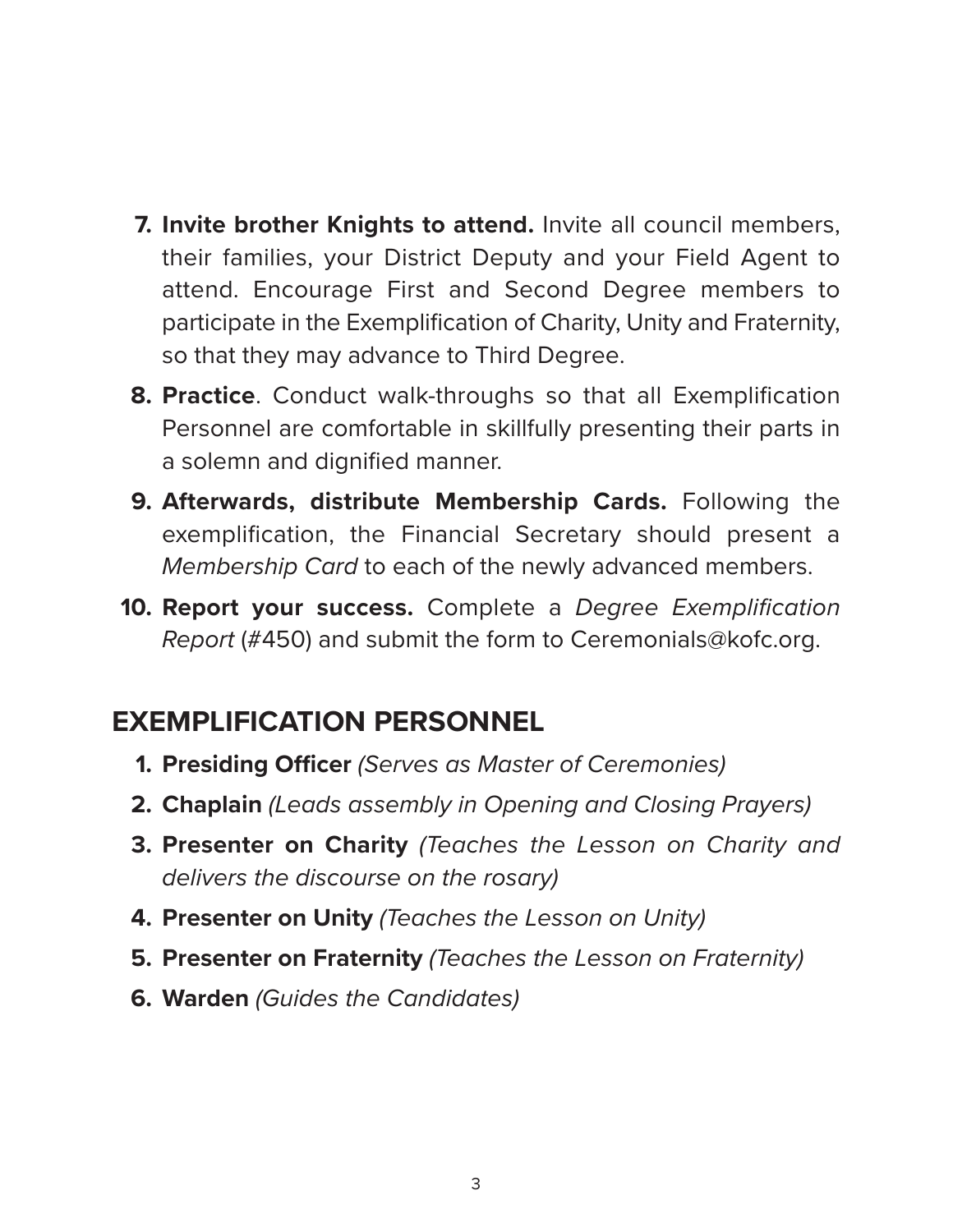- **7. Investing Officer** (Presents rosaries and lapel pins to the Candidates. The Grand Knight or highest-ranking officer in attendance may fill this role and, depending on the number of Candidates, multiple officers may assist)
- **8. Financial Secretary** (Registers Candidates and obtains their signature on the Constitutional Roll)
- **9. Field Agent** (Meets and greets Candidates, assists the Financial Secretary and should be given the opportunity to address members at any function following the ceremony)

## **CEREMONIAL MATERIALS**

**Ceremonial Baldrics –** Baldrics for Presiding Officer, three Presenters, Warden and the Investing Officer to wear during the exemplification.

**Crucifix –** A crucifix large enough for demonstration purposes. It is preferred that the crucifix be wooden and large enough for all to clearly see the corpus – the body of Jesus Christ. A wooden crucifix is available from Knights Gear and similar crucifixes are available from the Official Ceremonial Suppliers.

**Cable and Fibers –** The fibers (small strings) and cable are available from the Official Ceremonial Suppliers. The cable should be white in color, approximately 1 inch in diameter and 2 feet in length.

**Candidate Kit (#531) –** One per Candidate. Includes rosary and lapel pin presented during the exemplification.

Official Ceremonial Suppliers: USA & Canada – The English Company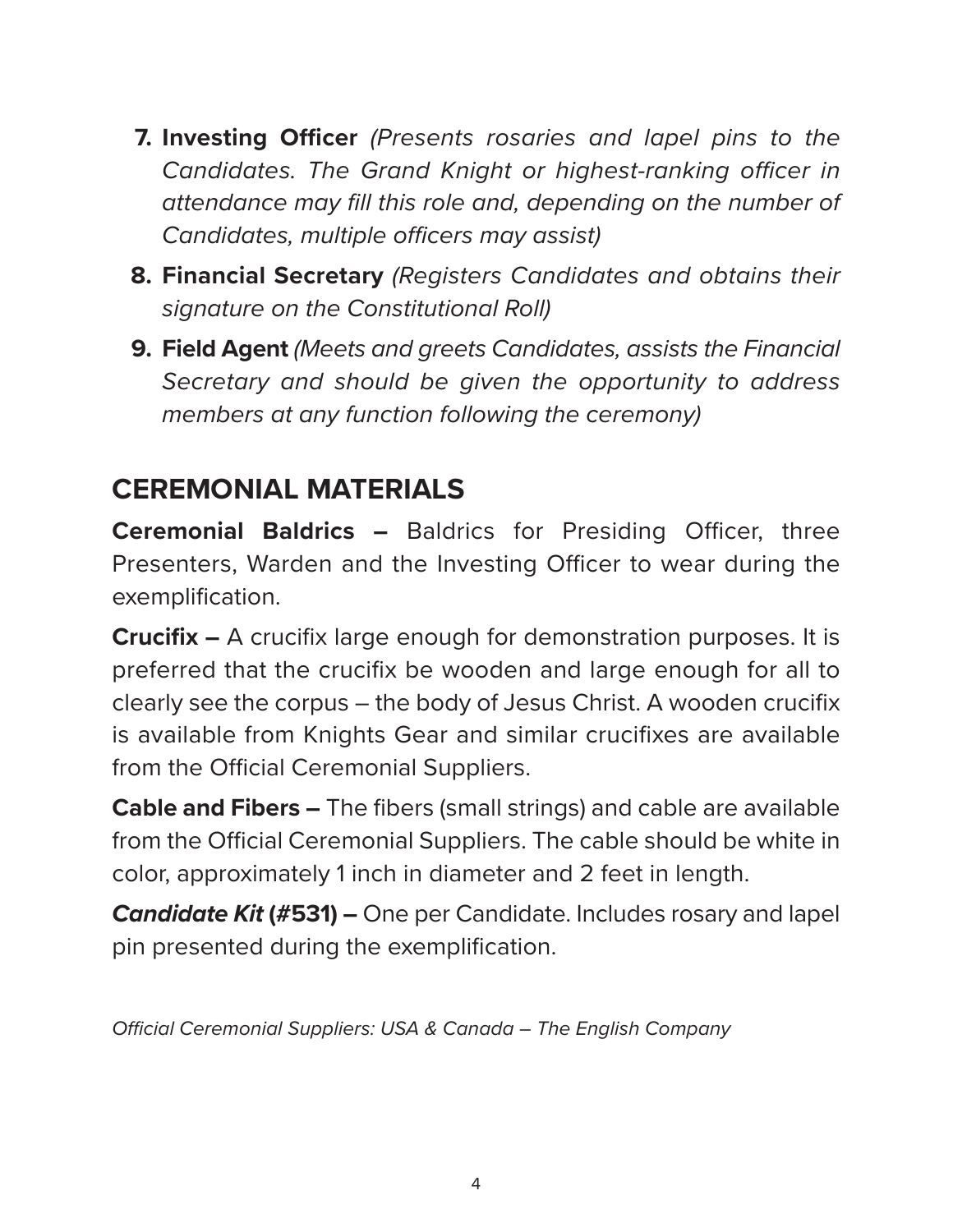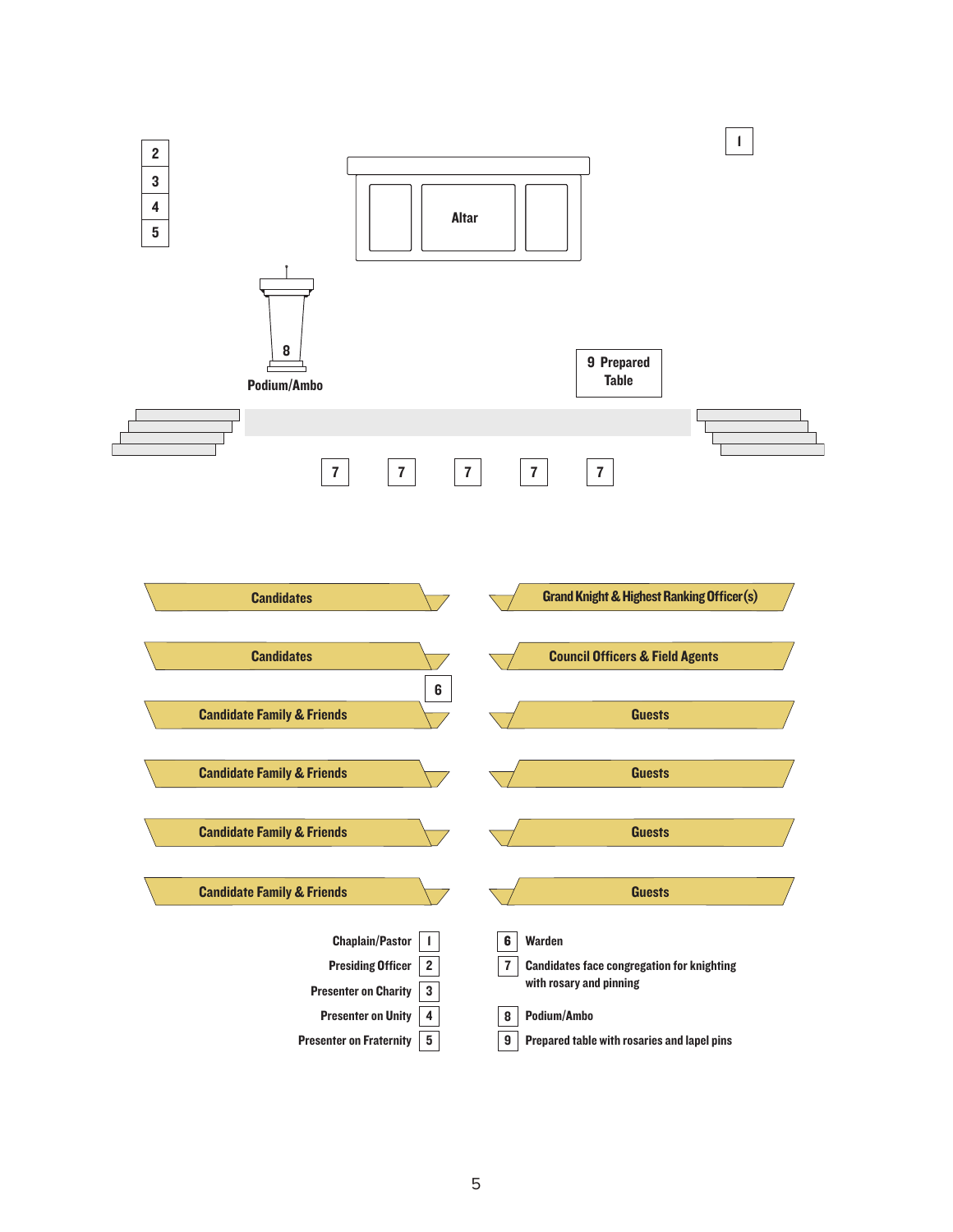## **Team Instructions**

## **First Impressions:**

This Ceremony will introduce the Knights of Columbus, and its principles, to Candidates, their families, and other observers. It is imperative that all aspects be conducted in a highly professional manner, and with the utmost decorum. First impressions are lasting ones. A poorly conducted ceremony will tarnish the reputation of our Order.

#### **Impact of team performances:**

This Ceremony was designed for a church setting with a large audience. Particular attention should be given to how the performance will be perceived by, and its impact upon, candidates and all in attendance. Although presentation from memory is ideal, team members may read the script. All presenters must be skilled readers and speakers, fully comfortable with the wording, pronunciation, transitions and tone. The ceremony must be conducted with theatrical flair and passion. Teams should view the online video and practice numerous times before conducting any exemplifications. Team certification is not required.

## **Ceremony Venues and modifications:**

The script was designed for exemplifications in a church. It also may be done in less formal venues like parish halls and council chambers. Since some priests prefer the sacred space be reserved for liturgical purposes, please consult with your pastor or chaplain regarding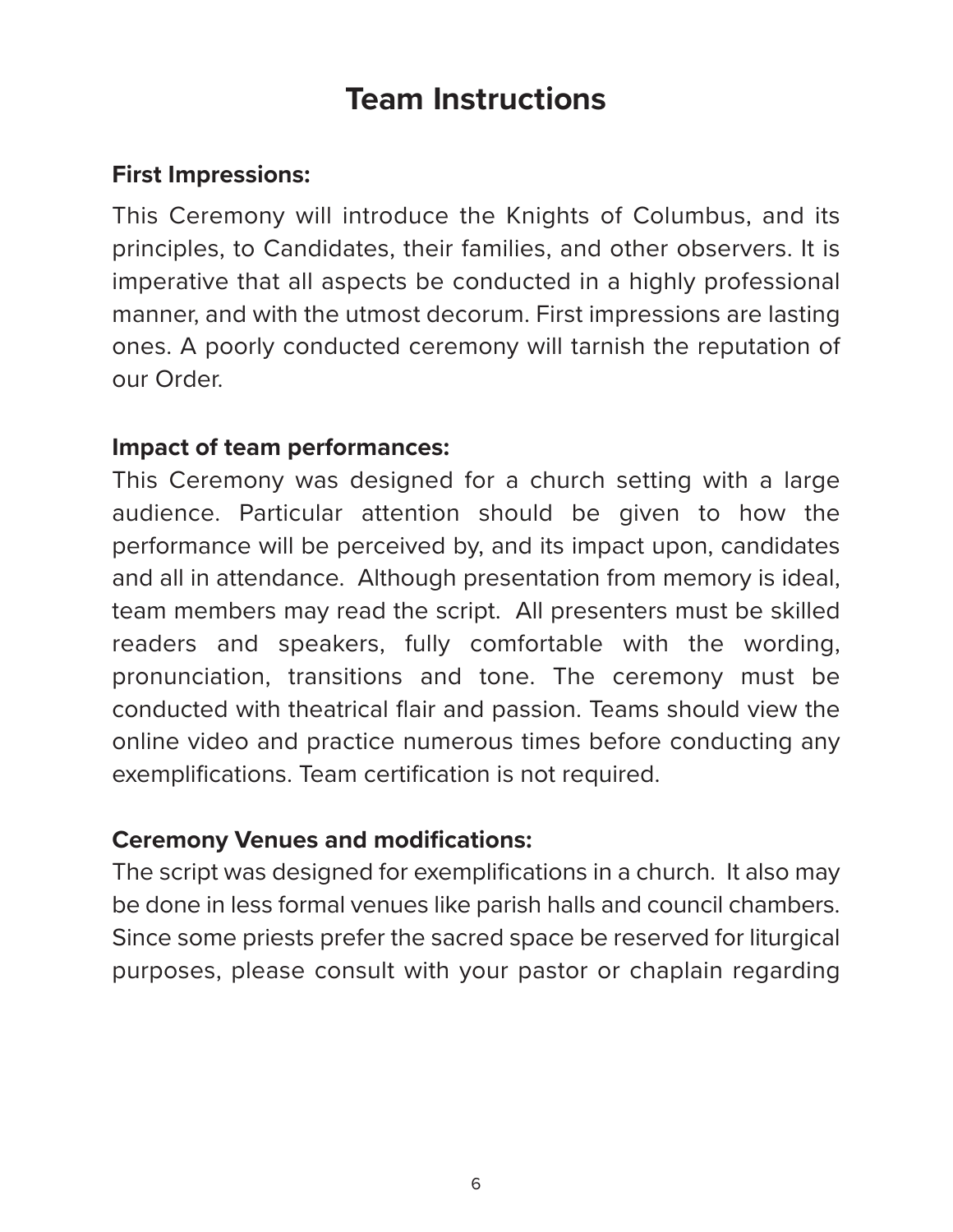holding the ceremonial in a church and accept their wishes. Sensible modifications, like using additional men to present rosaries and lapel pins for large groups, may be made as needed. Also, if candidates are not seated in church pews, they may remain at their chairs for the investment of rosaries and lapel pins. Make sure, in that case, to allow enough room between rows for the team members to pass through.

## **Video:**

The online video is meant to raise awareness of the new ceremony and train presenters. However, when necessary, councils may show the video on a limited basis to Candidates who cannot attend a scheduled ceremony. In such cases, the Grand Knight and two other members should preside over the ceremony, dressed in dark suits with ceremonial baldrics. The location should be formally set up with all ceremonial materials on hand.

## **Grand Knight and District Deputy responsibilities:**

The Host Grand Knight is responsible for conducting exemplifications in a manner like that shown in the video. No additions, omissions or innovations are allowed for ceremonial elements.

District Deputies shall correct any deviations from the approved script with the Grand Knight and Team.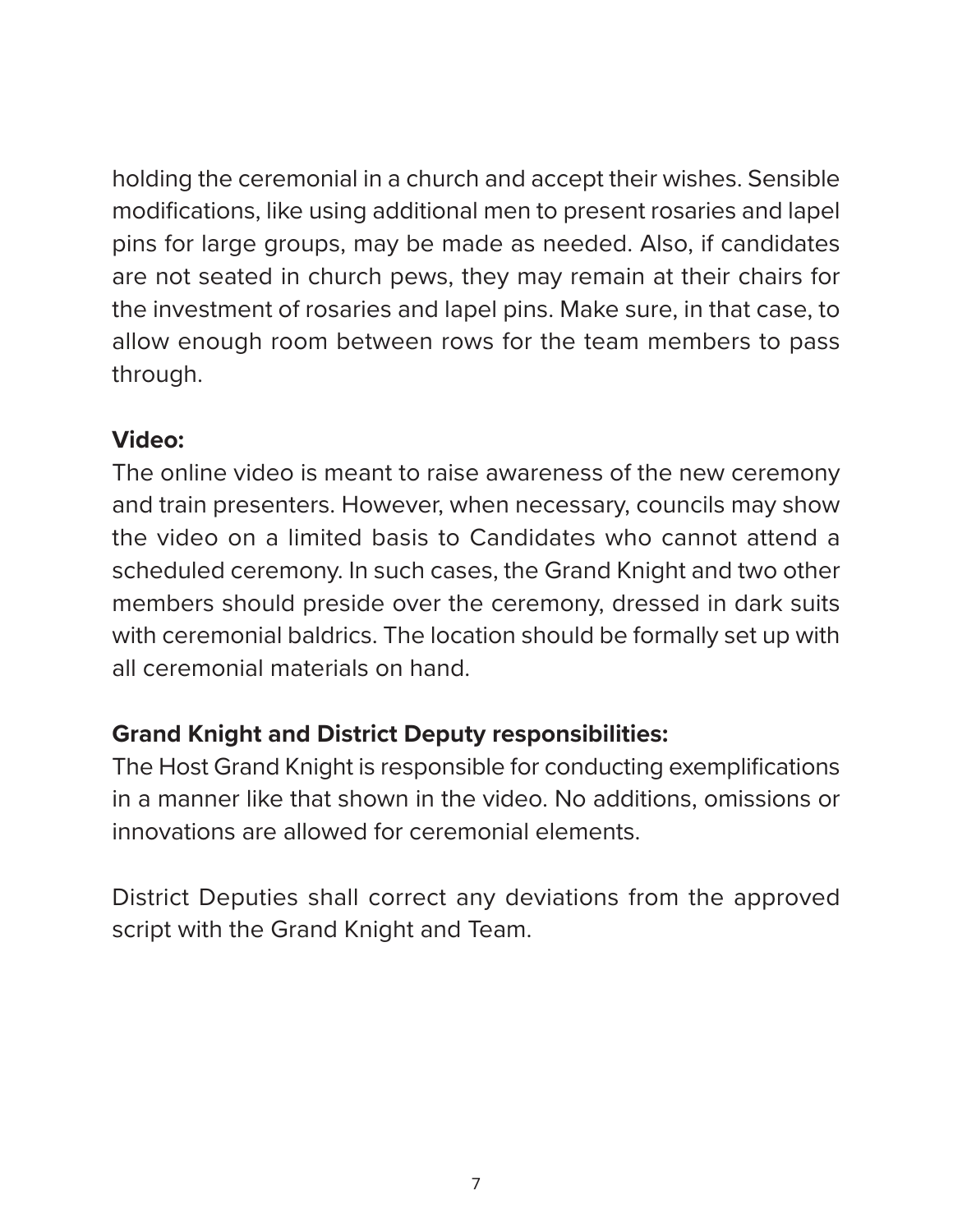## **Setup and Preparations:**

- 1. Extend the professional courtesy to Candidates and guests of starting on time.
- 2. Candidates should be greeted by the Financial Secretary and Field Agent and assembled in an area that will be conducive to reviewing the pledges and signing the Constitutional Roll. Conduct the registration and signing of the Constitutional Roll as expeditiously as possible. This is the candidates' first exposure to the Order. It should be highly professional. Do not waste a single moment of their valuable time.
- 3. While administering to the Candidates, arrange for the comfort and entertainment of their families and guests in the ceremonial chambers.
- 4. A common challenge when exemplifying a large group is the entanglement of rosaries. The subsequent efforts to disentangle can significantly detract from the desired decorum. Teams should devise methods to prevent entanglement.
- 5. Another common challenge is the placement of Candidate chairs too close together such that Candidates are uncomfortably squeezed. Space the chairs with adequate room between them.
- 6. Give Blessed Michael McGivney Canonization Prayer cards to all guests and Candidates upon their arrival so they can all participate in the closing prayer.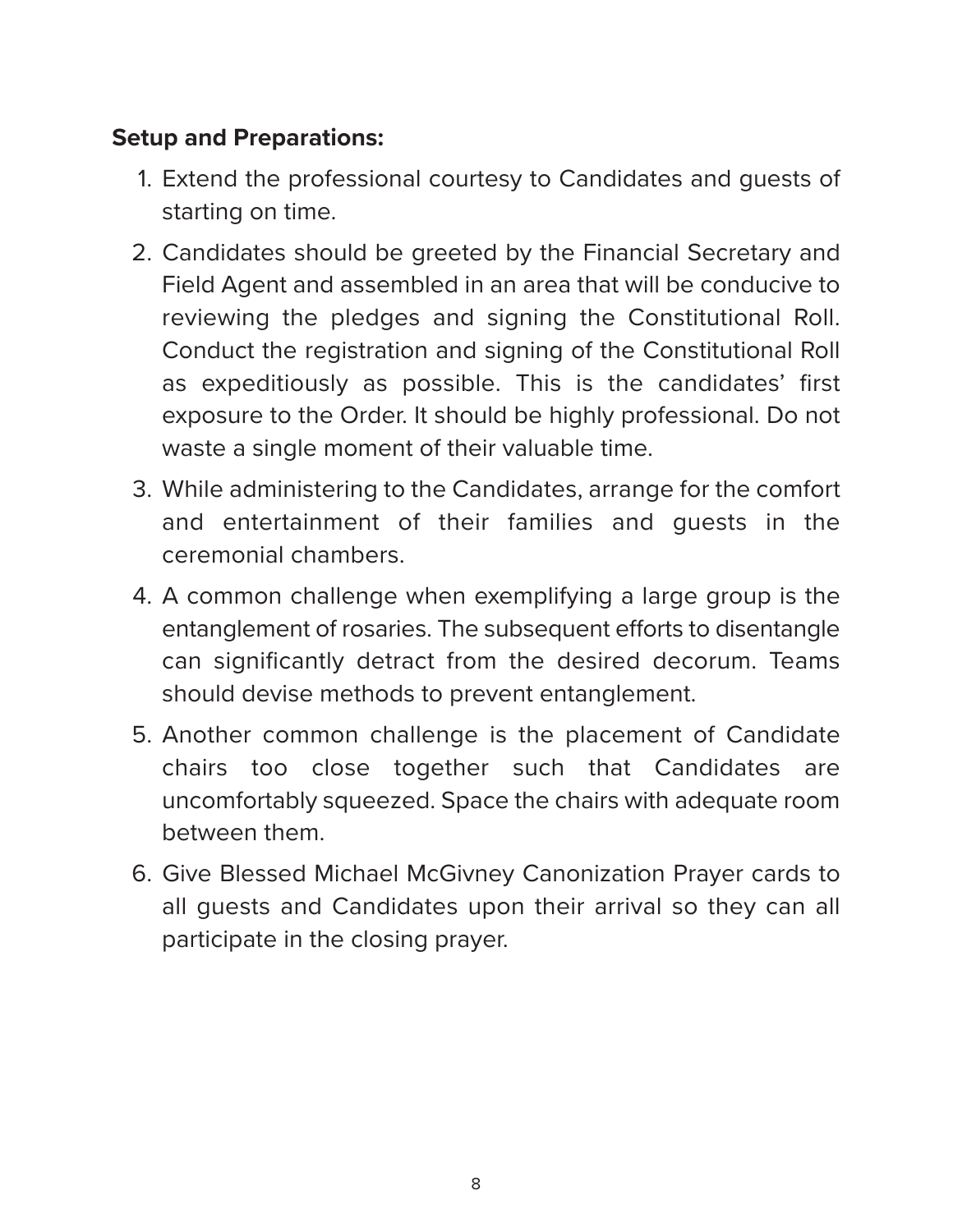#### **Candidate Preparations:**

- 1. Review with the Candidates the Promises that they will make.
- 2. Have each Candidate examine and sign the Constitutional Roll.
- 3. Do not allow Candidates to sit idle in the preparation area. When their processing is complete, take them to their assigned seats or to the families / guests / council members until you are ready to begin the ceremony.

#### **Immediately before the ceremony begins:**

The Warden escorts those to be exemplified to their reserved seats in front of the assembly. For small classes, they may be escorted as a group. For large classes, they may be escorted in small groups as they finish signing the Constitutional Roll.

When all Candidates are in their assigned places, the Presiding Officer and Presenters take their places.

**The ceremony then begins.**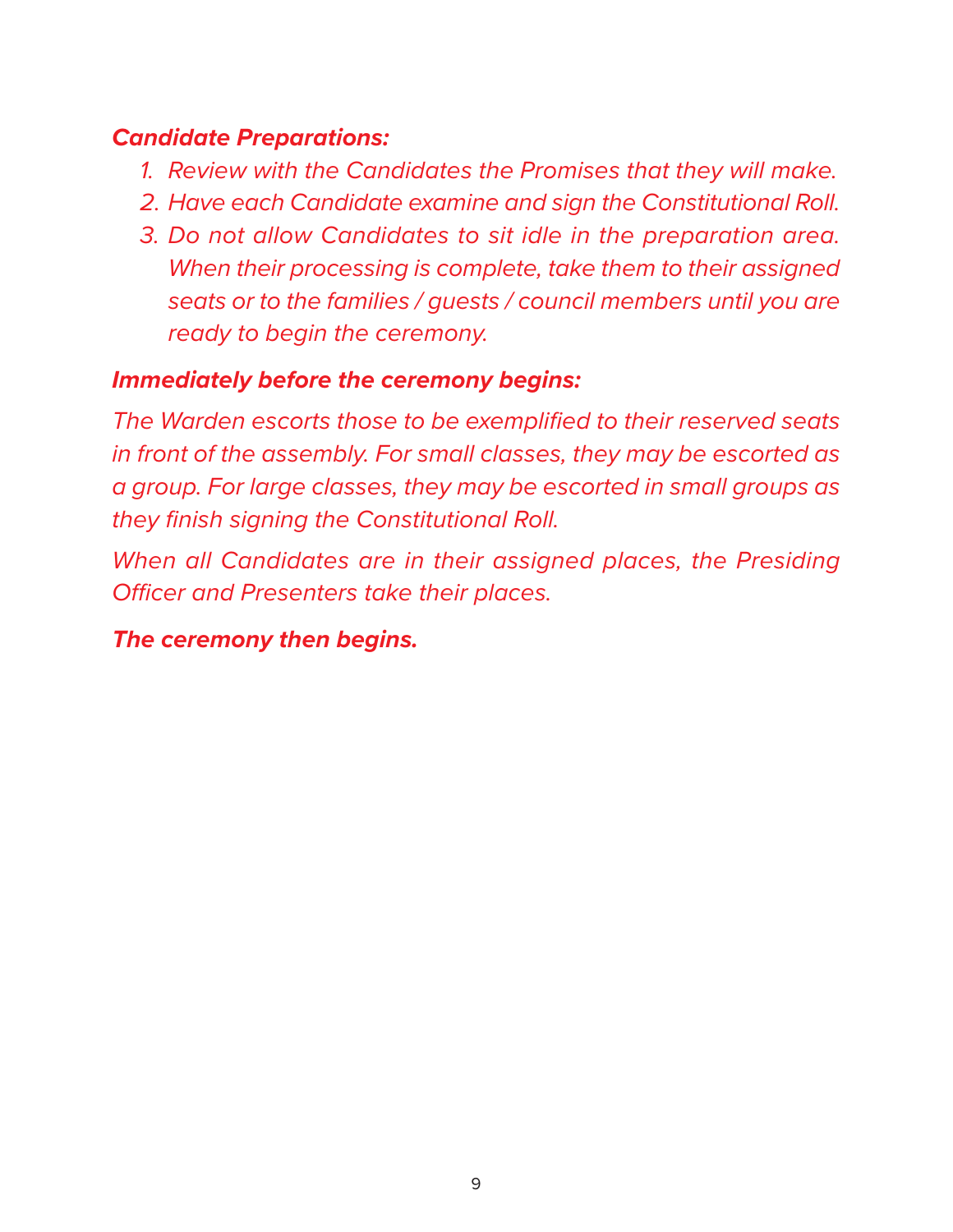# **Opening Prayer**

**Presiding Officer –** Reverend Father, my Brother Knights, ladies, and friends. Welcome to this Exemplification of Charity, Unity and Fraternity. Let us stand and begin with prayer.

**Chaplain –** In the name of the Father, and of the Son, and of the Holy Spirit. Amen.

Let us pray. God, our Father, you so loved the world that you sent us your only Son to suffer, die, and rise for us, and for our salvation. Give us the grace to daily encounter Our Lord Jesus Christ with a living faith and so come to know in our lives the power of His love. Let us find in His Cross the strength to rise above our sins and to be confirmed in virtue, so that we may live our vocations faithfully and accomplish our work with integrity. Unite us, Lord, in the fraternity of the Knights of Columbus as we bear witness to Christ, serving the needs of others in charity, and keeping the commandments in the spirit of the Beatitudes. We ask this through Christ our Lord. Amen.

In the name of the Father, and of the Son, and of the Holy Spirit. Amen.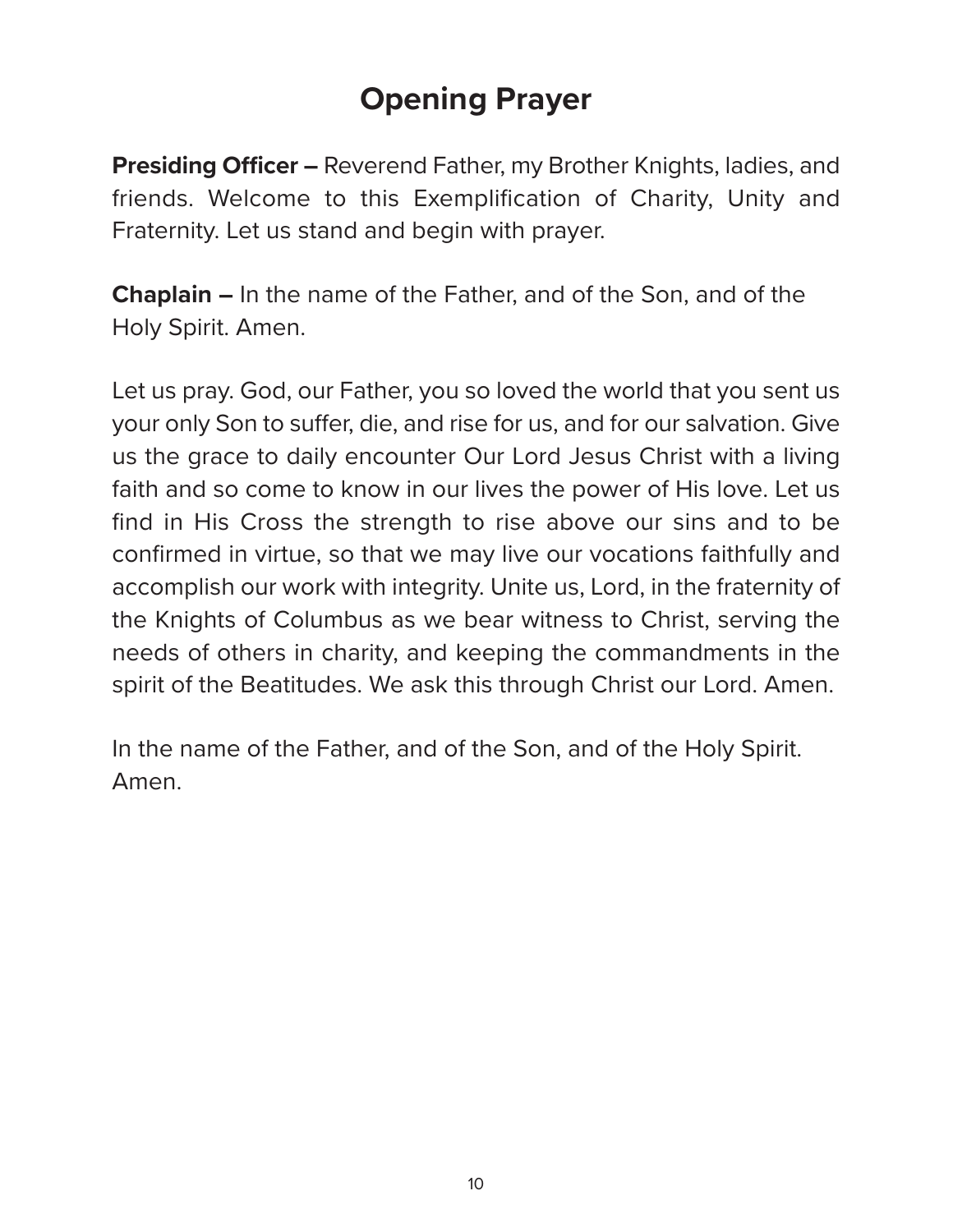**Presiding Officer –** Please be seated. By founding the Knights of Columbus in 1882, Father Michael McGivney sought to establish a fraternal Order whose members live the Christian virtues by means of the principles of Charity, Unity, and Fraternity. He sought to unite members in their Catholic identity as practical Catholics, that is, as Catholics who accept the teaching authority of the Catholic Church on matters of faith and morals, who aspire to live in accordance with the precepts of the Catholic Church, and who are in good standing in the Catholic Church.

By your presence here today, you pledge that this is your understanding and intention in joining the Knights of Columbus.

At the time of our founding, Catholics in America faced discrimination and bigotry. Many immigrants were challenged by a hostile society that considered them outsiders and incapable of full citizenship. Often these Catholics were tempted to abandon their faith and the Sacraments.

The father was the family's primary wage earner and, with no social support network available, frequently his untimely death was a catastrophic event. His widow and children faced financial ruin and the breakup of their family. Removed from their family's home, children often found themselves removed from their family's faith.

Yet in the face of these challenges, Father McGivney was determined to find a way to strengthen the faith and families of his fellow Catholics.

Father McGivney's vision established our organization of local councils whose members sought to strengthen their faith, to serve the needs of others, and to protect their families through our insurance program.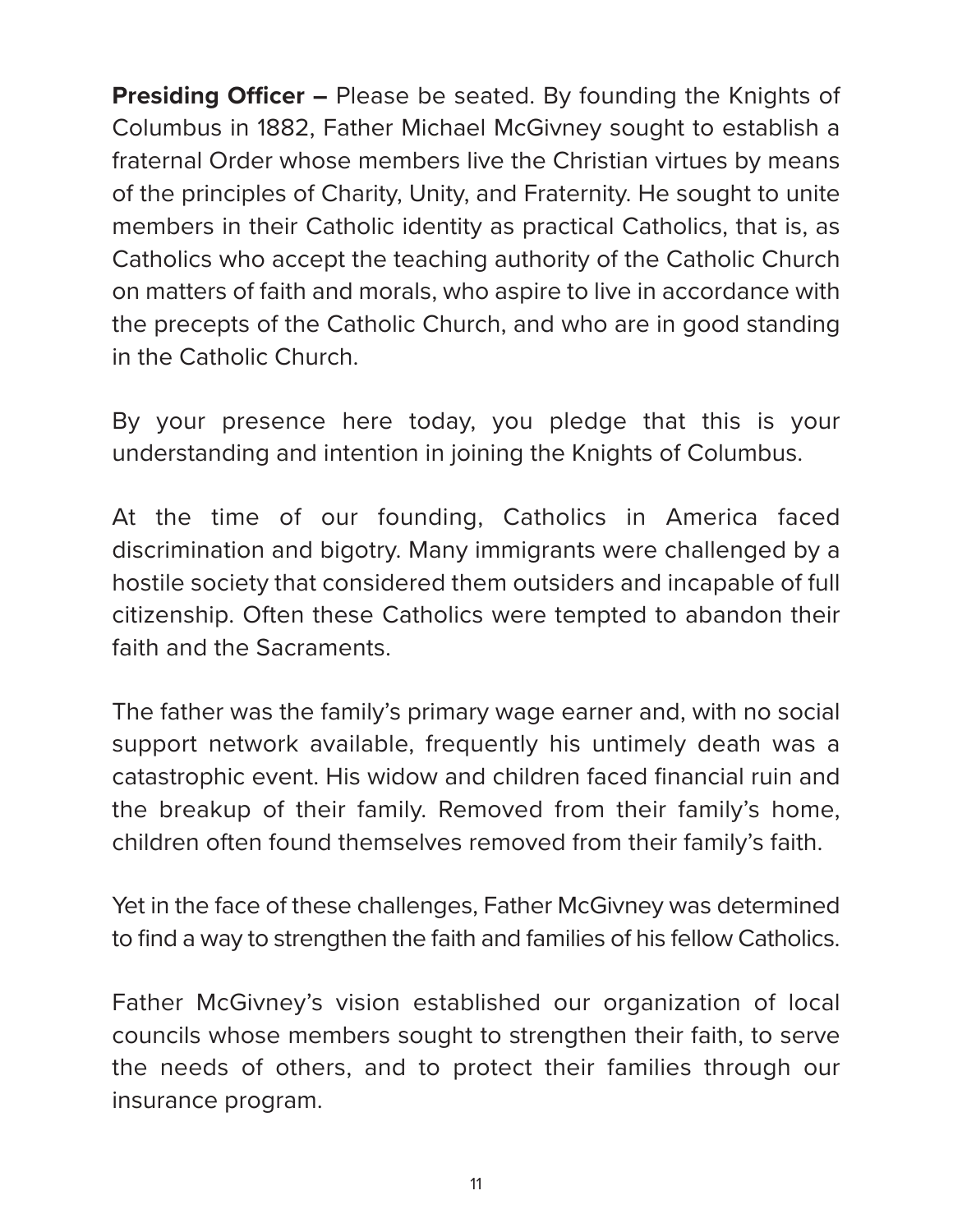The first members of our Order chose the name Columbus to emphasize that from the earliest days of the European exploration of America, Catholics had played an essential role. Christopher Columbus was a revered hero in the 19th century who inspired the names of cities throughout the United States, including the nation's capital, as well as a province in Canada and a nation in Latin America.

Those early Knights recognized Christopher Columbus, not only as an explorer of extraordinary skill and daring, but as a layman committed to bringing the Good News of the Gospel to a New World.

Our founding members chose to be called knights in recognition of the historic mission of Christian knights — men who led lives of virtue, defended the Faith, and served those in need.

In medieval times, when Christian knights took up arms and put on their armor, they understood that they were putting on the armor of Our Lord, Jesus Christ, in order to serve a higher calling. A knight was committed to the cardinal virtues of prudence, justice, fortitude, and temperance. He was willing to sacrifice himself for others, especially the poor and the vulnerable.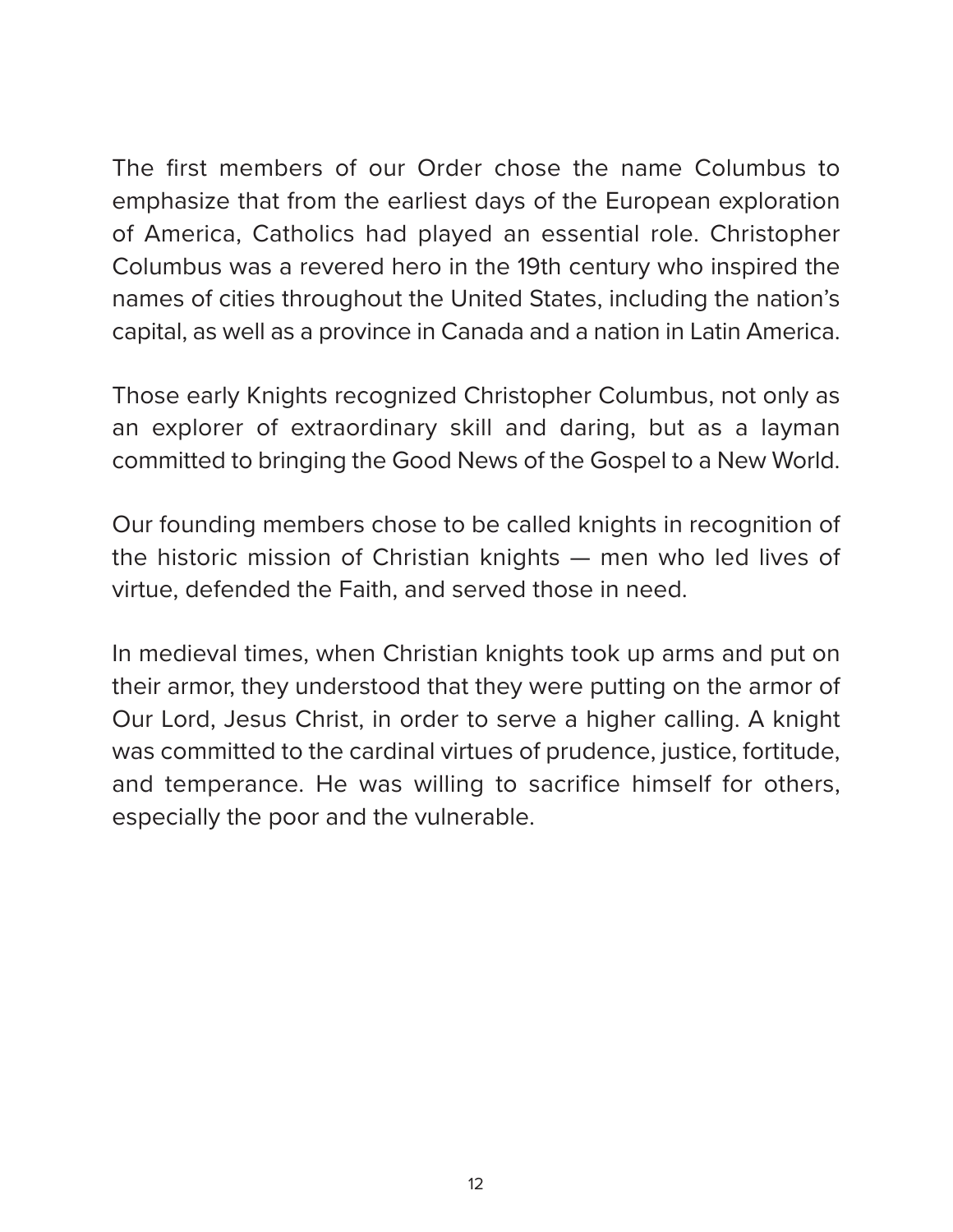Although times have changed, this higher calling has not. Today, we do not put on armor made by fire and forge, but we are still called to put on the armor of Christ.

We are called, as St. Paul tells us, to stand firm, with integrity as a breastplate, carrying the shield of faith, wearing salvation as a helmet, and carrying the Word of God as a sword.

Our Church is still in need of men dedicated to this mission, men willing to be the strong right arm of the Church.

The Knights of Columbus is a brotherhood in service to the Catholic Church, bound together by our principles of Charity, Unity, and Fraternity. For Knights of Columbus, these principles find their origin and meaning in the Holy Eucharist. United to Christ in the Eucharist, we go forth seeing Christ in each other and in those we serve.

Listen now to the lesson on Charity.

The Presiding Officer is seated and the Presenter on Charity assumes the podium.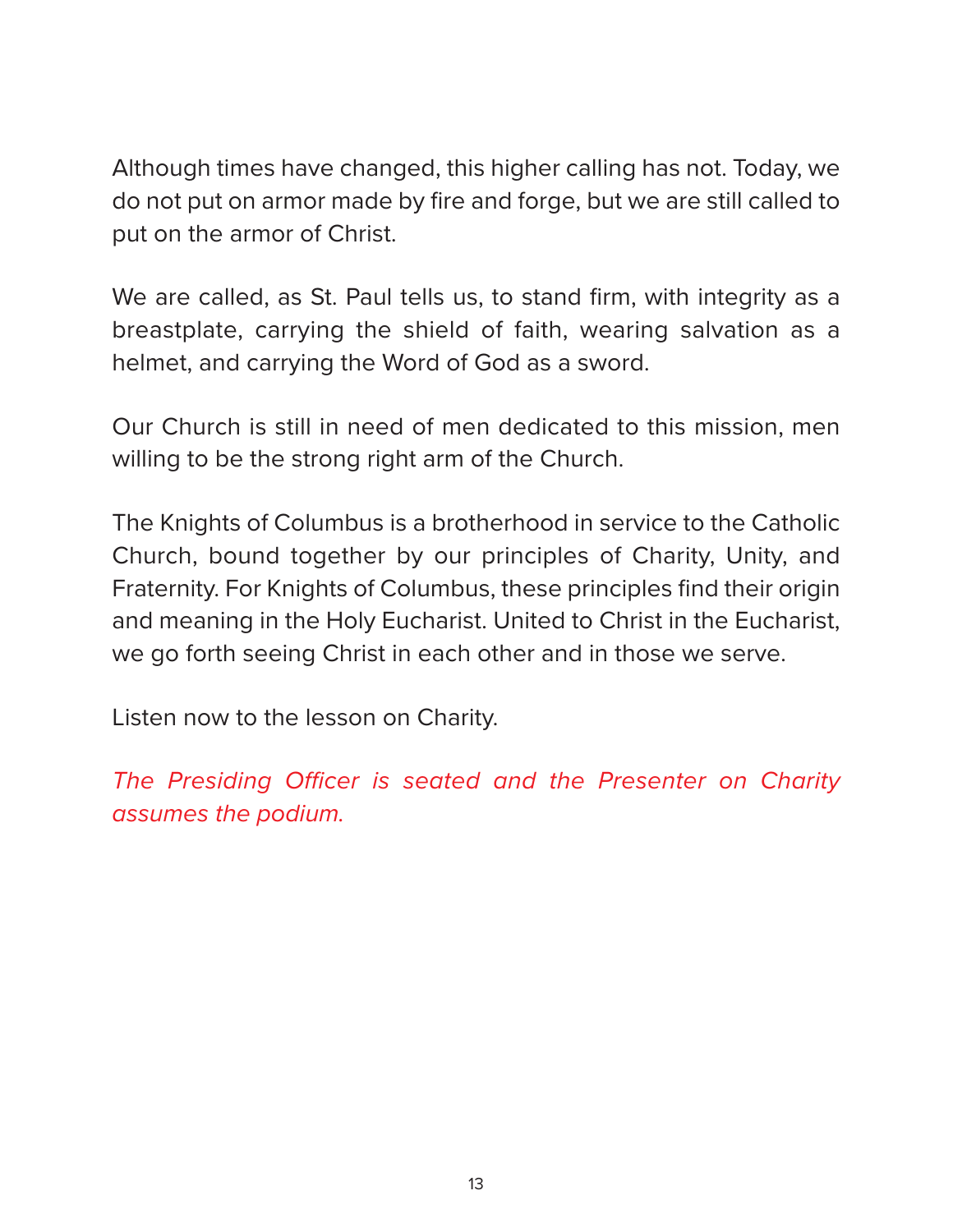# **Lesson on Charity**

**Presenter on Charity –** Gentlemen, the first and foremost principle of our Order is Charity, the greatest of all virtues and the crowning glory of a Christian life.

But the true meaning of charity is often lost today. It is not merely a feeling, nor is it solely a gift of time, talent or treasure. It is more than almsgiving. It is more than good works.



## Presenter on Charity raises a crucifix while reading these lines:

The greatest act of charity the world has ever known is the sacrifice of Jesus Christ, who freely and willingly offered Himself for us on the Cross. Christ's redeeming love is the true measure of charity. Charity is a heart that sees Christ in our neighbor. And through the power of the Holy Spirit, we can, like Christ, make a sincere gift of ourselves to others.

Presenter on Charity lowers crucifix.

Charity is the virtue that gave rise to chivalry. It is the essence of knighthood. A Christian knight without charity was regarded as unworthy of his high calling.

Charity is that priceless gift placed by God in the human soul to measure man's allegiance to his Creator. Charity is a duty, not a courtesy. It is an obligation imposed by Heaven upon rich and poor alike.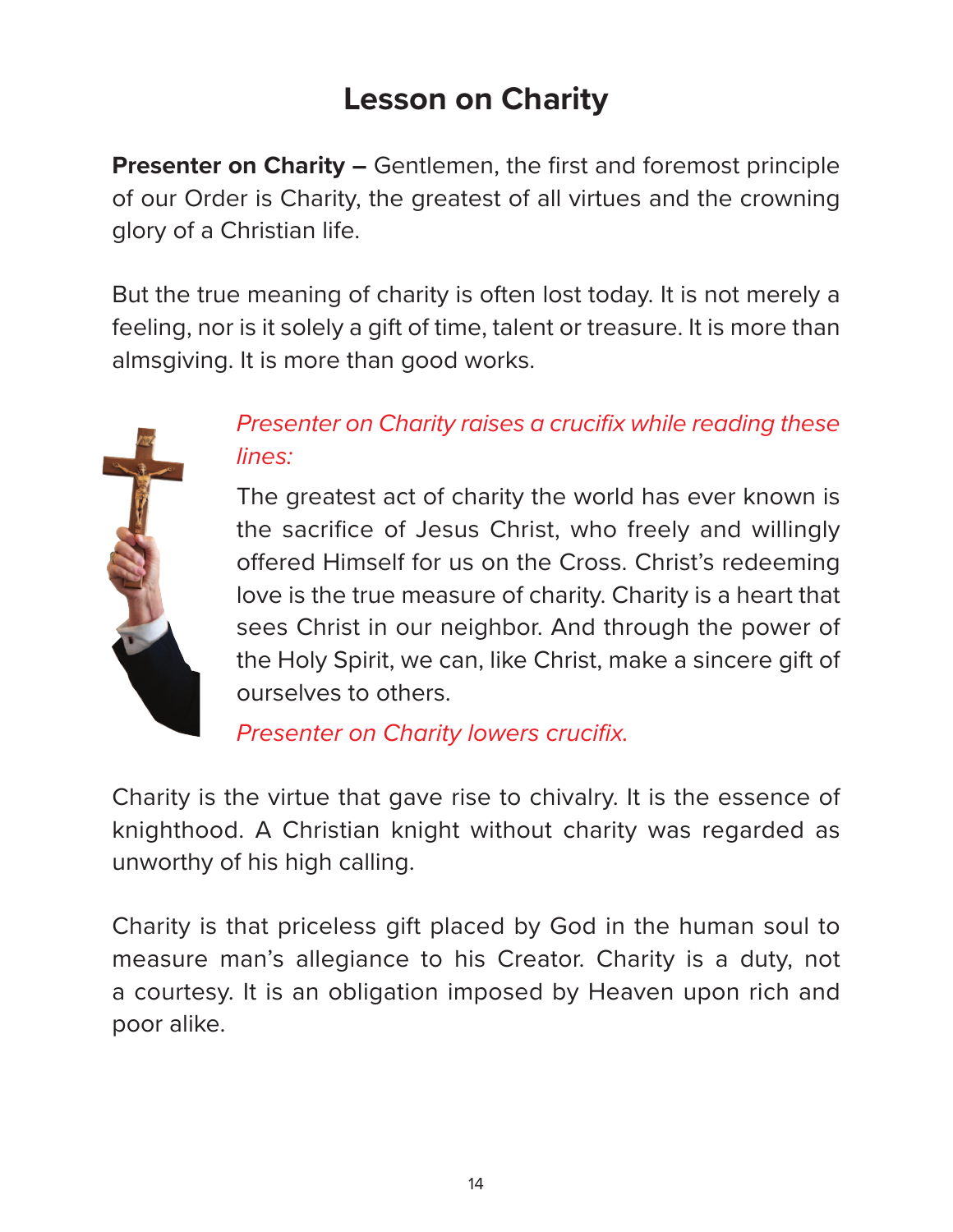Charity moves the heart to comfort and console, advise and instruct, bear and forgive. In God and with God, we love even those we do not know. This is the charity that evangelizes. This is the charity that gladdens the heart.

The Presenter on Charity is seated and the Presiding Officer assumes the podium.

**Presiding Officer –** Charity is our authentic witness to God through our good works. Charity is stronger and a greater service to the community when we are united.

Listen now to the lesson on Unity.

The Presiding Officer is seated and the Presenter on Unity assumes the podium.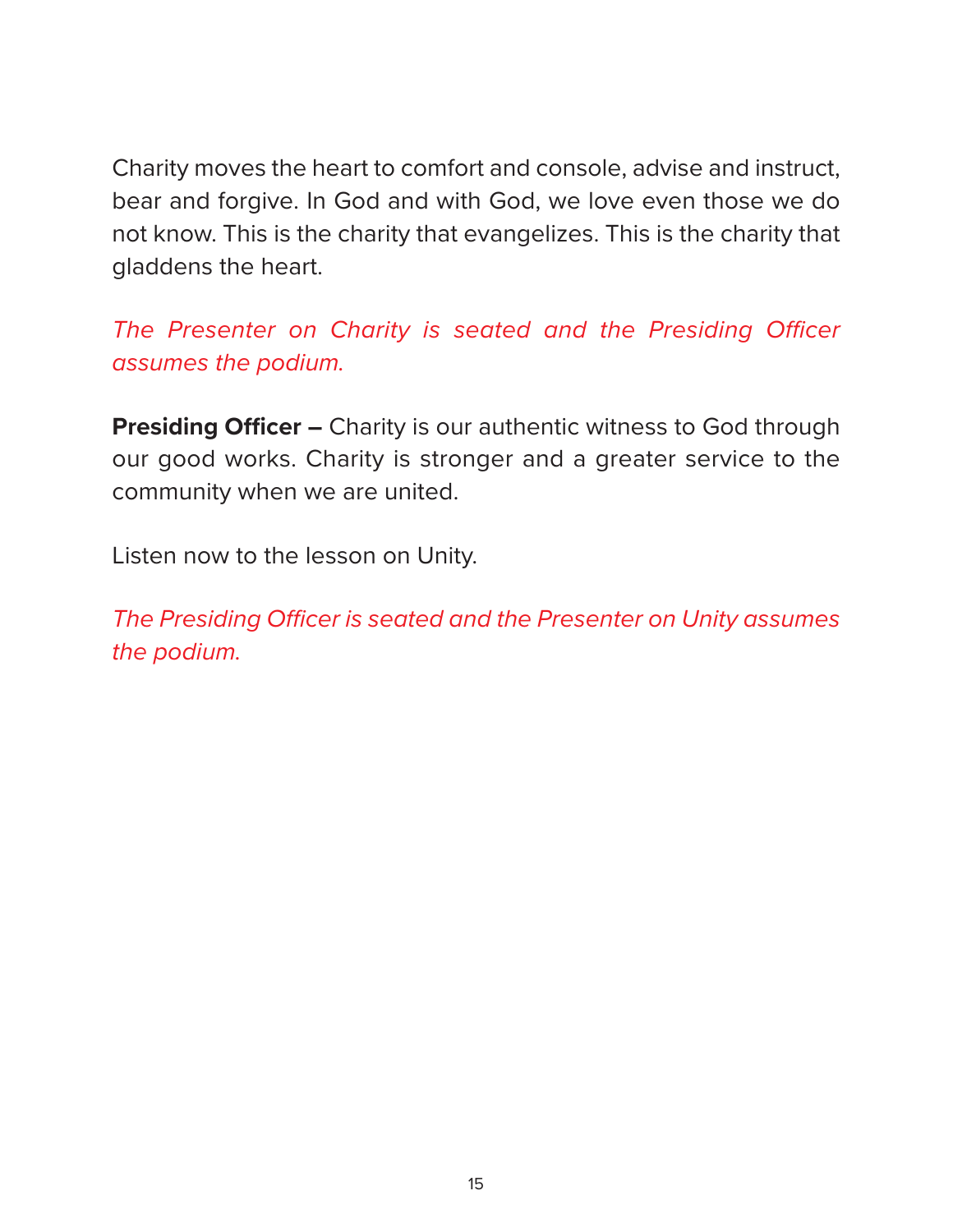# **Lesson on Unity**

**Presenter on Unity –** Gentlemen, to be a Knight of Columbus means that you possess unity in purpose and unity in action, which come from our shared Catholic faith and the grace of the Holy Spirit.

It is appropriate that Unity follow our first principle of Charity, as charity binds together everything in perfect harmony.

The unity of our Order is founded in the sacred unity of our Church, which arises from the unity of God, who is Father, Son, and Holy Spirit. Our unity expresses our belief in one Lord, one Faith, one Baptism, and one God and Father of us all.

The principle of Unity is first experienced at home. Marriage is a unique and irreplaceable sign of God's love for His Church. The faithfulness and fruitfulness of married love is the foundation of the family. And the Christian family is an icon of the loving communion within the Blessed Trinity.

Brother Knights and their families encourage one another to establish loving homes that cultivate virtue and holiness. In a divided world, where many find it difficult to truly encounter God, Knights of Columbus families live their faith, fulfill their mission, and evangelize the world.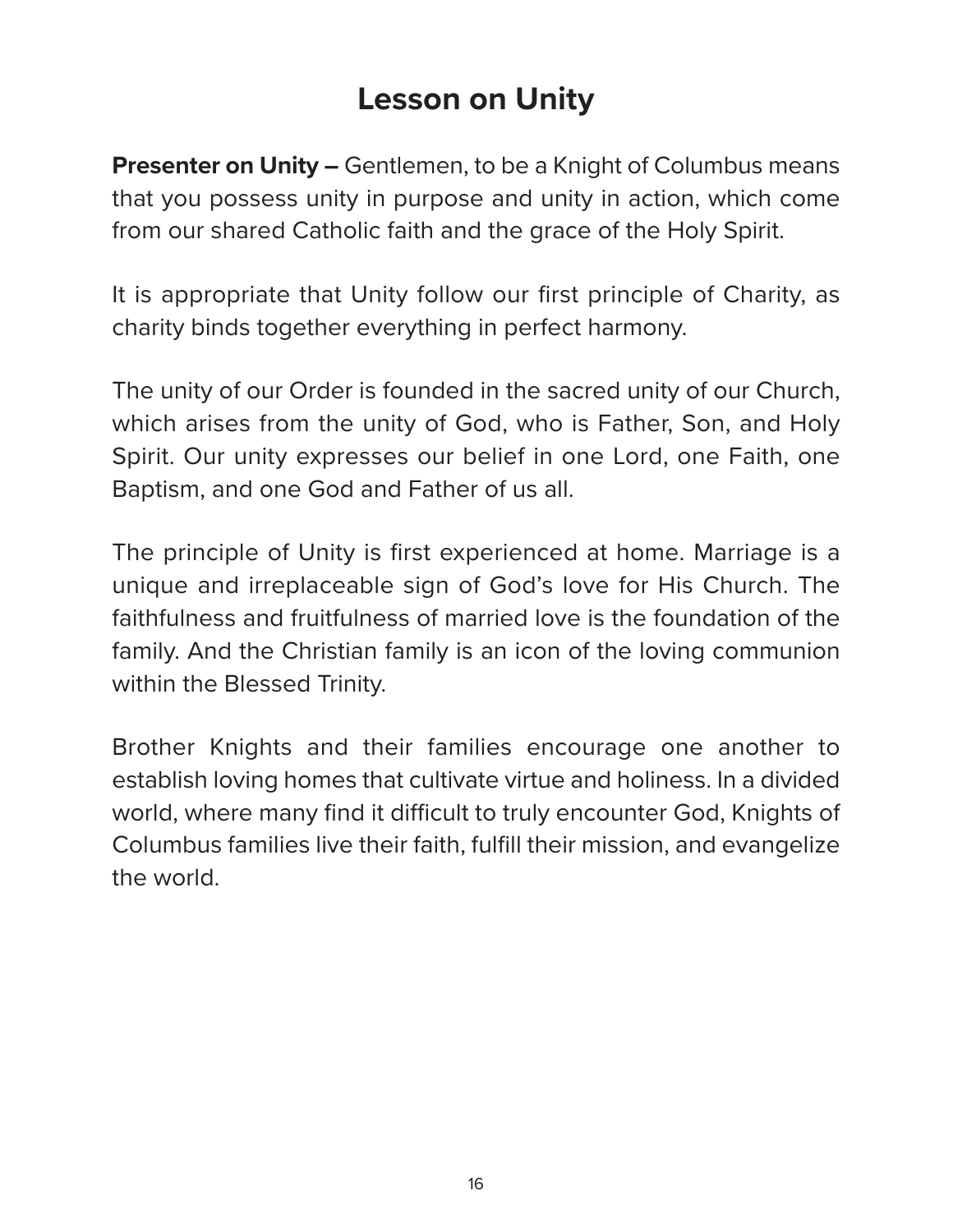History offers countless examples of small groups of men who surmounted overwhelming odds because they were joined together by a common purpose. It is not on the size of the army that victory depends, since our strength comes from Heaven.

Christ calls us to unity with Him and with each other. To increase unity in our Church and our families is one of the great missions of the Knights of Columbus. Our Order prays and works to bring about the unity Our Lord wills for his Church and for our families.

When we stand united, our Order is a force for the defense of our faith, our families, and one another.

Jesus told his disciples: "Remain in me, as I remain in you. Just as a branch cannot bear fruit on its own unless it remains on the vine, so neither can you unless you remain in me. … Whoever remains in me and I in him will bear much fruit, because without me you can do nothing."1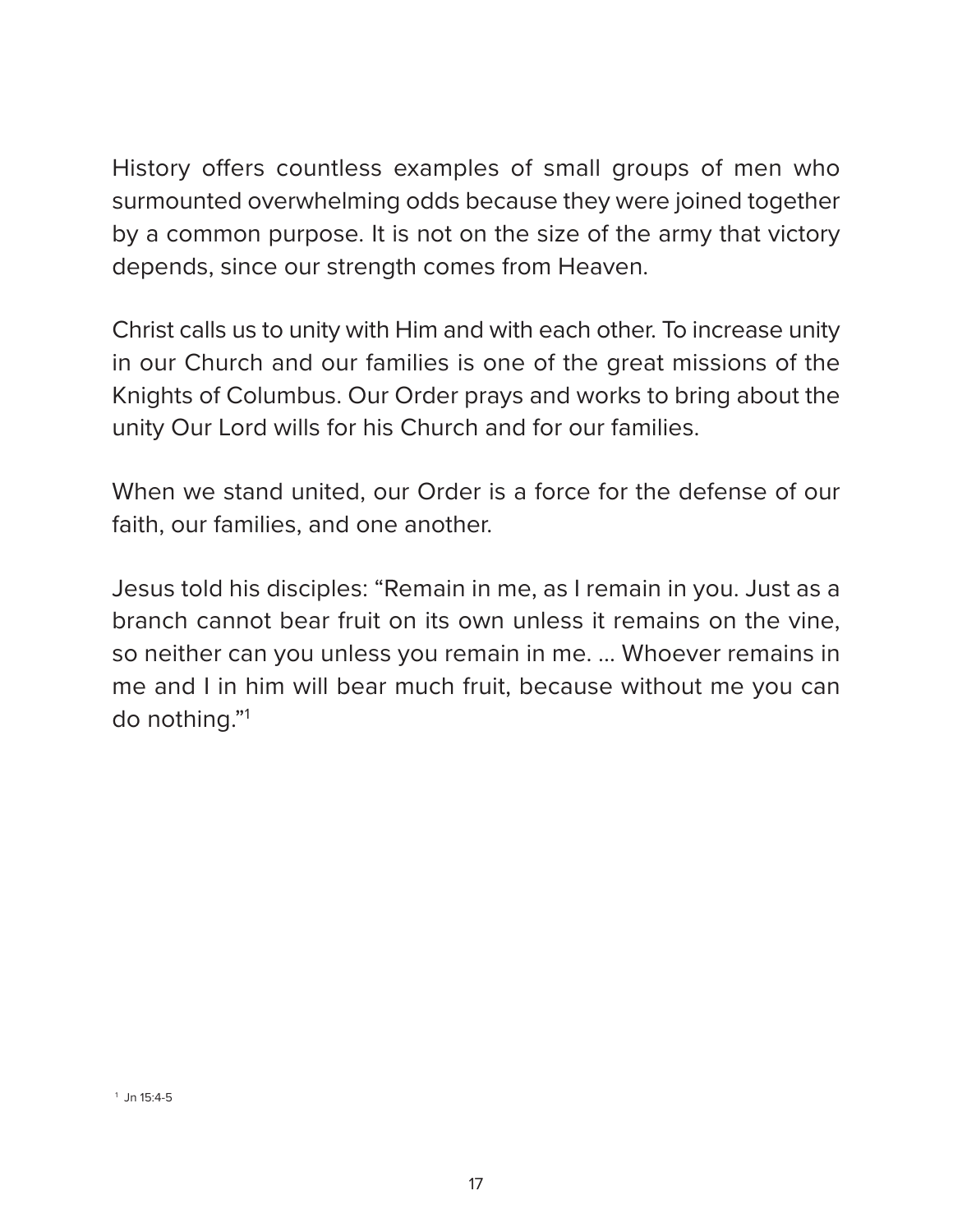Now, we will impress upon you the strength men possess when united in pursuit of a common purpose.

Candidates, please stand.

Warden, distribute the fibers to the candidates. The Warden gives each candidate a piece of fiber (string).

Please turn and face the audience.

The candidates turn to face the audience.

Gentlemen, break the fiber.

The candidates break the fibers.

Please be seated.

The candidates are seated.

Now observe: when individual fibers are bound together, they become a strong cable.

The Warden pulls on the cable thrice to demonstrate its strength.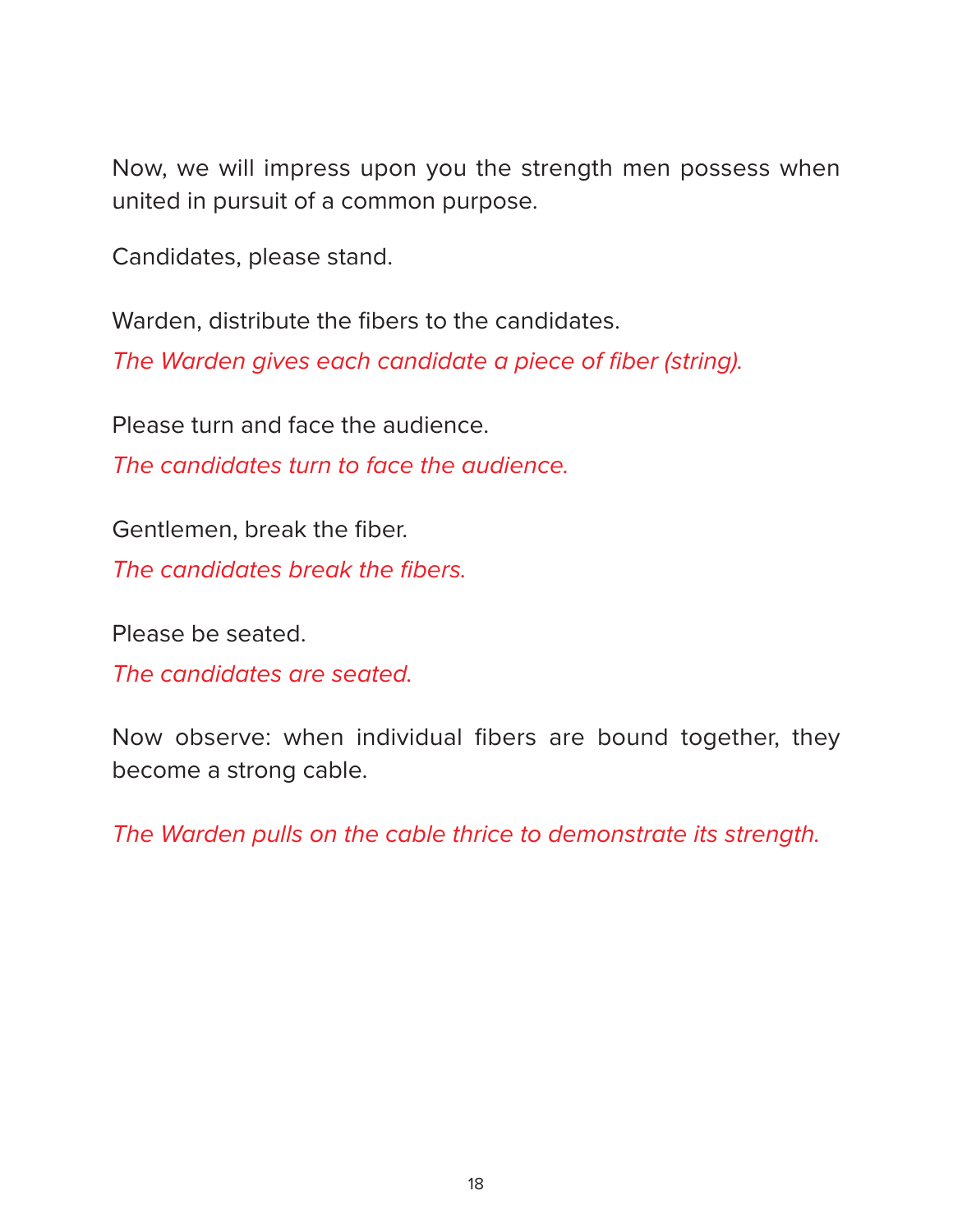As the fibers are to the cable, so are you to our Order. The strength of any cable depends upon the quality of the fibers, and their perfect union.

Dedicated to the principle of Unity, we pray with Our Lord that his followers "may all be one."

The Presenter on Unity is seated and the Presiding Officer assumes the podium.

**Presiding Officer –** Long ago, Father McGivney proposed an ideal model of unity for the Catholic men of his parish. He envisioned a fraternal brotherhood — Catholic men supporting each other and their families, united in Christ and building up His body. His vision continues today as his Order works to strengthen Catholic families and parishes.

Listen now to the lesson on Fraternity.

The Presiding Officer is seated and the Presenter on Fraternity assumes the podium.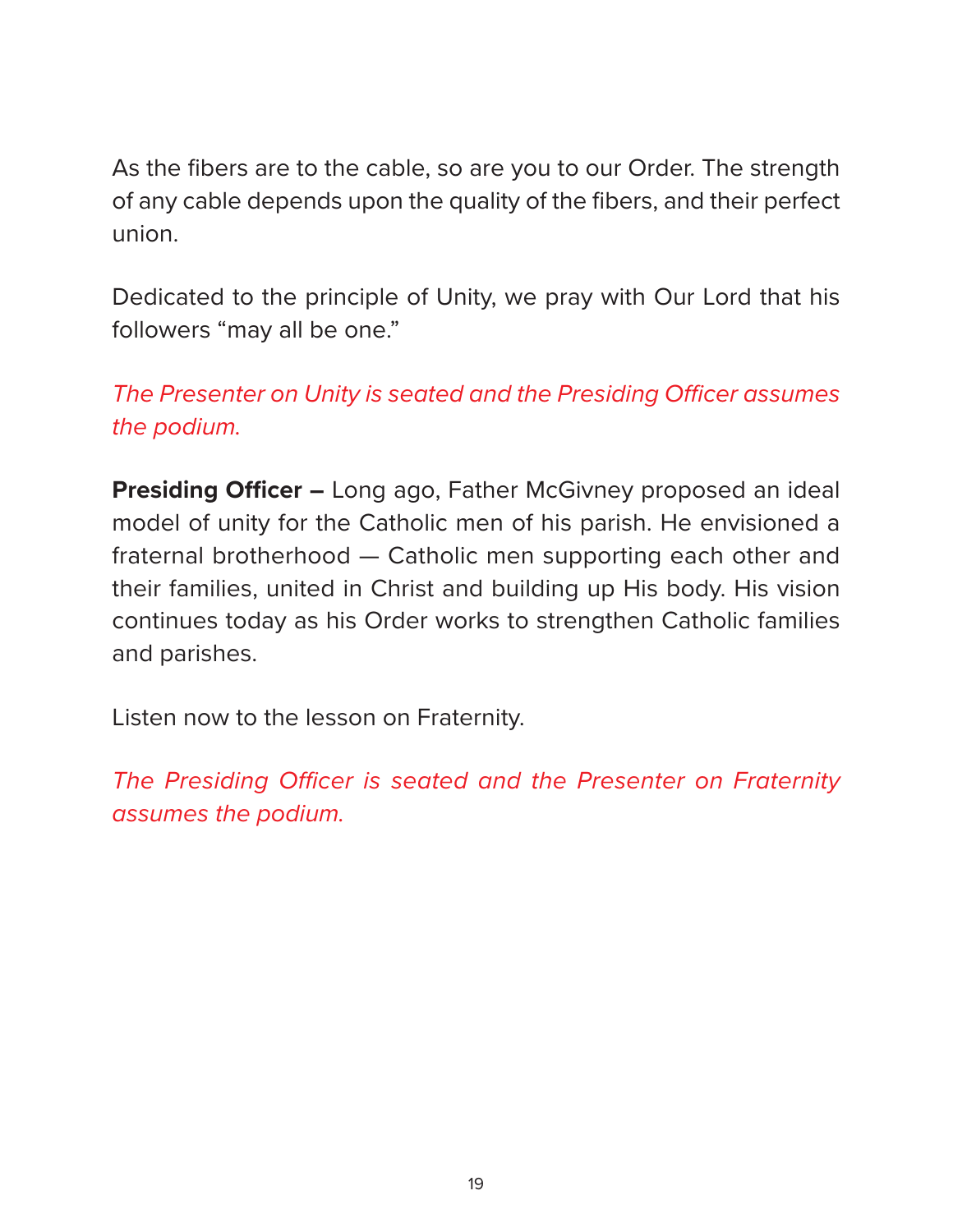## **Lesson on Fraternity**

**Presenter on Fraternity –** Gentlemen, a Knight of Columbus is a man of integrity. He takes responsibility for his actions. He is also a man for others. He guards and protects those under his care. He stands united with his brothers and with them he puts his faith into action.

A Knight of Columbus is called to fraternal charity with his brother Knights. And he is called to a fraternal unity with them. Psalm 133 proclaims, "How good and how pleasant it is when brothers dwell together as one!"2

United by Baptism and the Eucharist, Knights of Columbus stand ready as brothers to bear one another's burdens. Where there is a spiritual or material need, we assist one another by prayer, counsel and practical support.

Our Lord calls us to live in fraternal communion, and to encourage one another.

We follow the counsel of St. John the Evangelist, who told us: "Whoever does not love a brother whom **he has seen** cannot love God whom **he has not seen.** This is the commandment we have from him: whoever loves God must also love his brother."<sup>3</sup>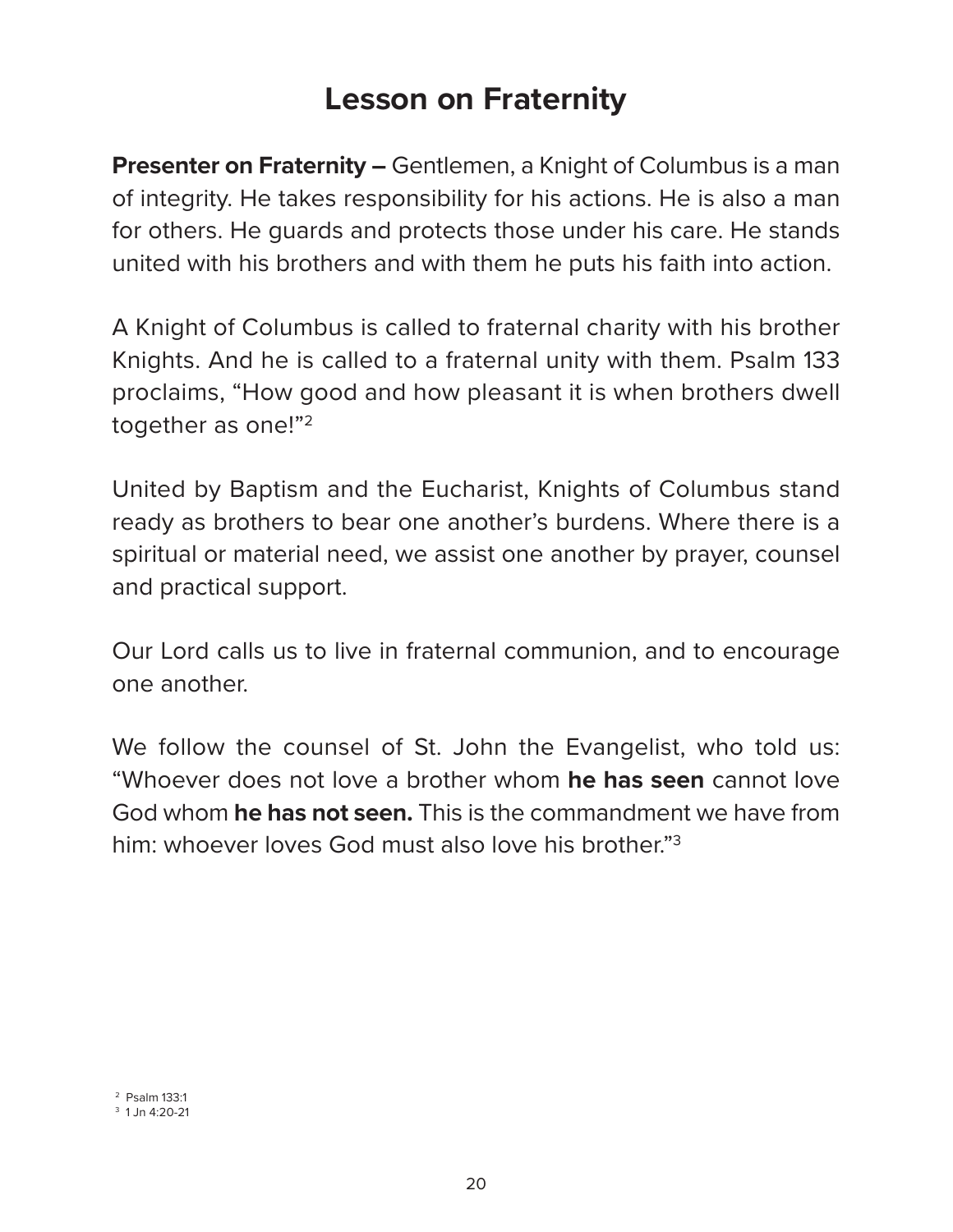Our bond of Fraternity is not merely a lofty principle. It is the way of life of a steadfast Knight of Columbus strengthened by the Holy Spirit. It is the responsibility of every Knights of Columbus council to be an exemplary model of Catholic fraternity.

In times past, a candidate for knighthood spent the eve of his knighting in a church, upon his knees, placing his sword and shield before the altar of the King of Kings, his Lord and God.

Today, Knights of Columbus continue to serve this same king — Christ the King, truly present in the Eucharist.

While founded as an organization of Catholic laymen, our Order has always had a special relationship with our priests. We owe our very existence to the vision and determination of one parish priest, Blessed Michael McGivney, whose heroic virtue continues to inspire us today.

The Knights of Columbus was, is, and always shall be a brotherhood in solidarity with our priests whose ministry makes Christ present to us in the Eucharist.

The Presenter on Fraternity is seated and the Presiding Officer assumes the podium.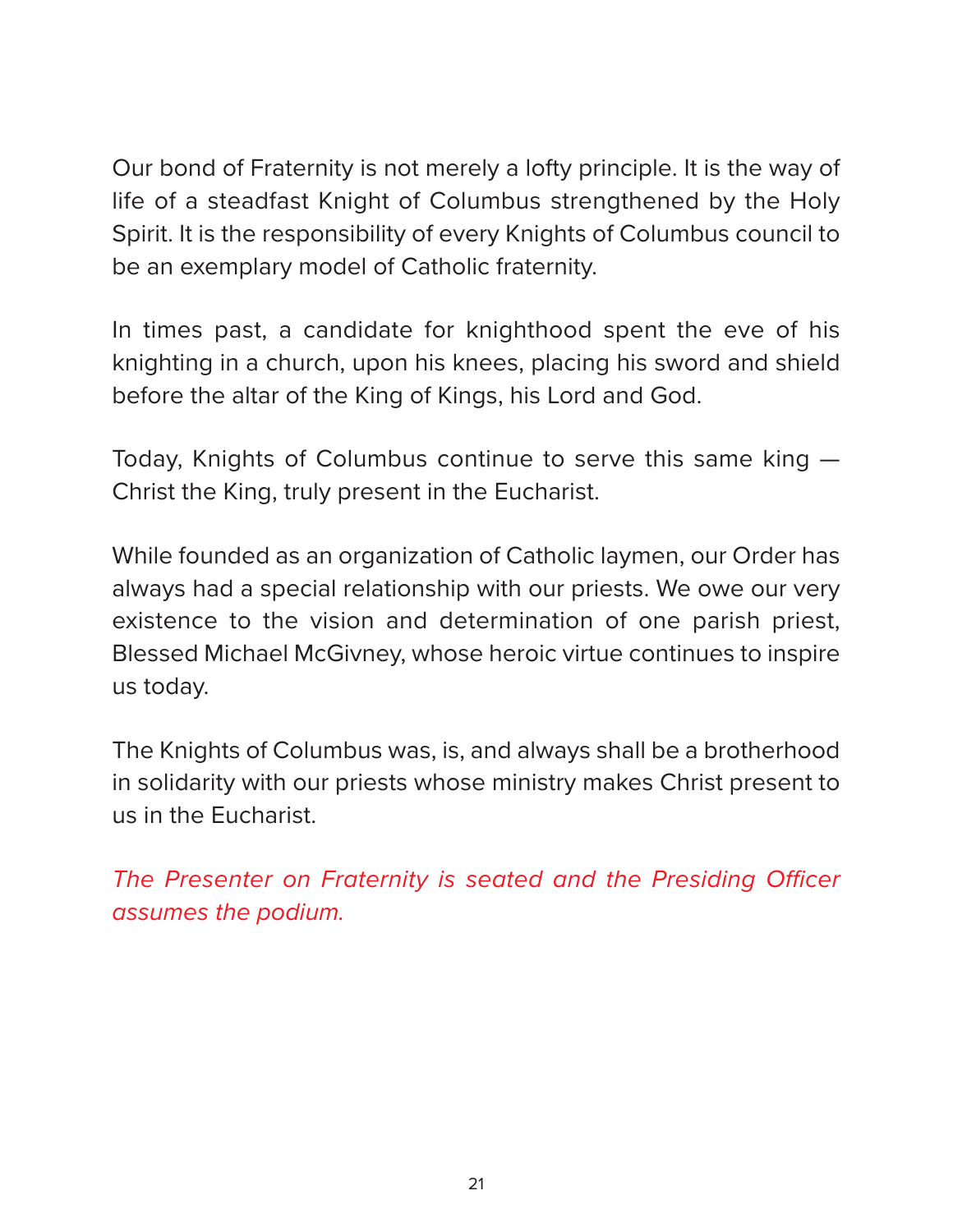**Presiding Officer –** You have heard that the virtue of Charity is the guiding principle of our Order. You have heard that there is strength when men work in Unity for a common cause. You have heard that Fraternity is an abiding fellowship with Christ and with your brother Knights.

As Catholics, we know that death does not have the final word! Our fraternal greeting is "Vivat Jesus!" which means "May Jesus Live!" With this greeting we recognize one another as brother Knights and we profess the hope by which we are saved.

Pause.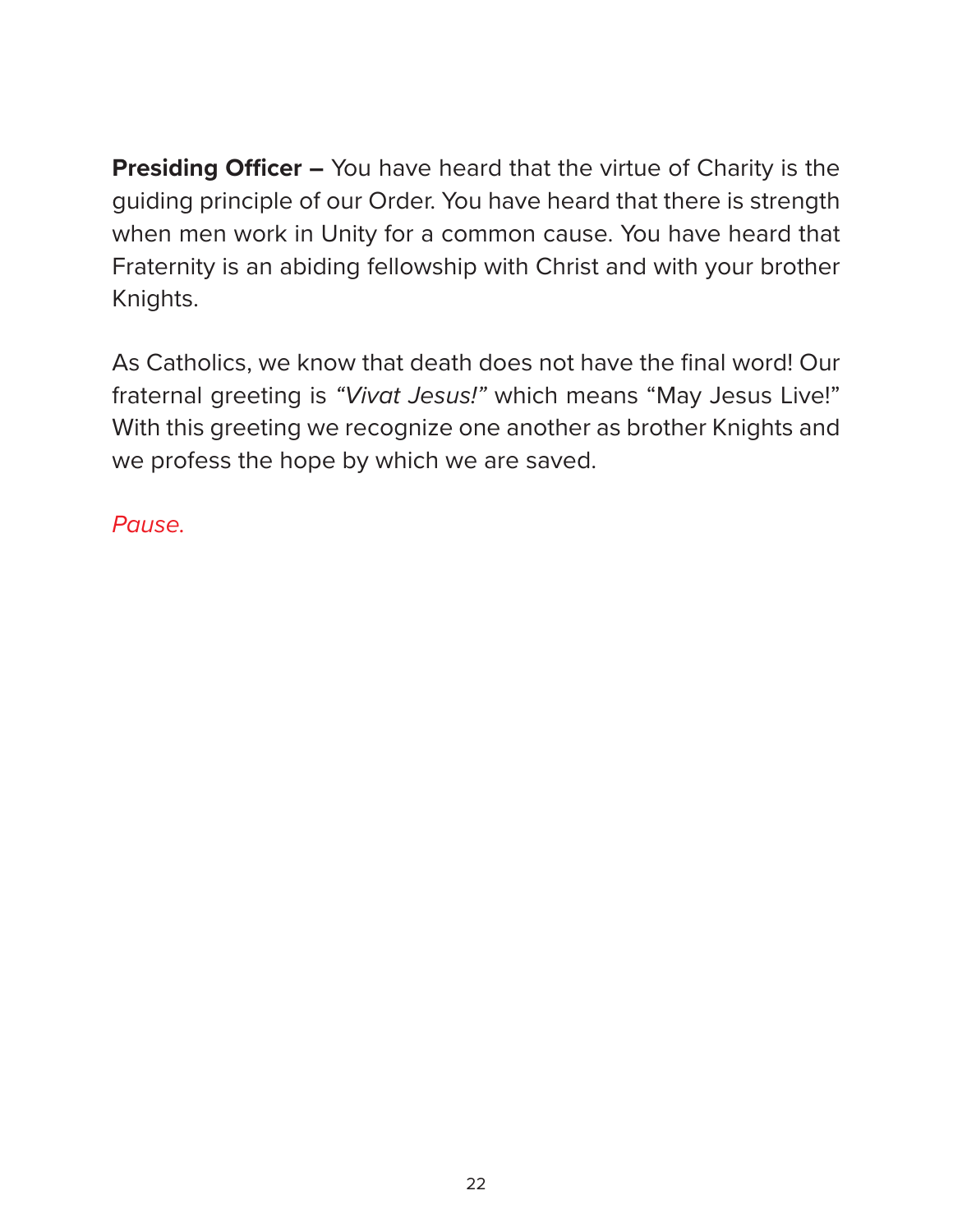**Presiding Officer –** The perpetual watchword of our Order is "Tempus Fugit. Memento Mori." which means "Time flies. Remember death." We must remain vigilant, for we know not the day, nor the hour, when we will be called to give an account of our life. We must prepare for our death spiritually. And it is our duty to protect those who have been entrusted to our care by God — to be good stewards and to safeguard their future. The financial protection of our families remains fundamental to Father McGivney's vision and the mission of the Knights of Columbus.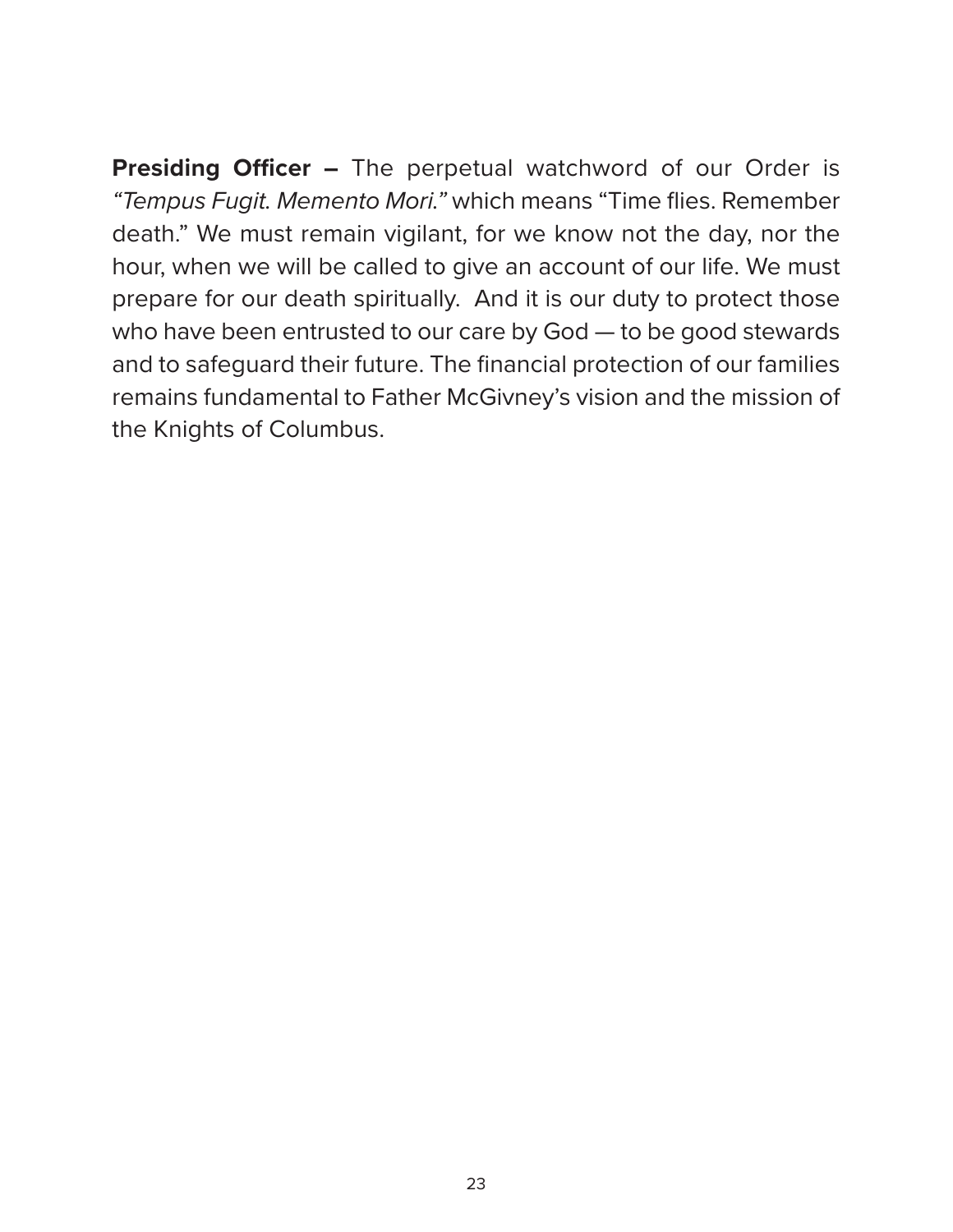## **Promises**

**Presiding Officer –** To profess your commitment to our principles, I now ask our candidates and all the brother Knights here present to rise.

Candidates and all brother Knights stand.

Candidates and brother Knights, raise your right hand and respond "I do" to the following questions.

Candidates and all brother Knights raise their right hands.

**Presiding Officer –** Do you promise to conduct yourself as a Catholic gentleman, and to live your life guided by the principles of Charity, Unity, and Fraternity?

**Gentlemen –** I do.

**Presiding Officer –** As a practical Catholic, do you promise to continue to form yourself in the Catholic Faith, to live in accord with the Precepts of the Catholic Church, and to participate in its sacramental life, especially through attendance at Sunday Mass?

**Gentlemen –** I do.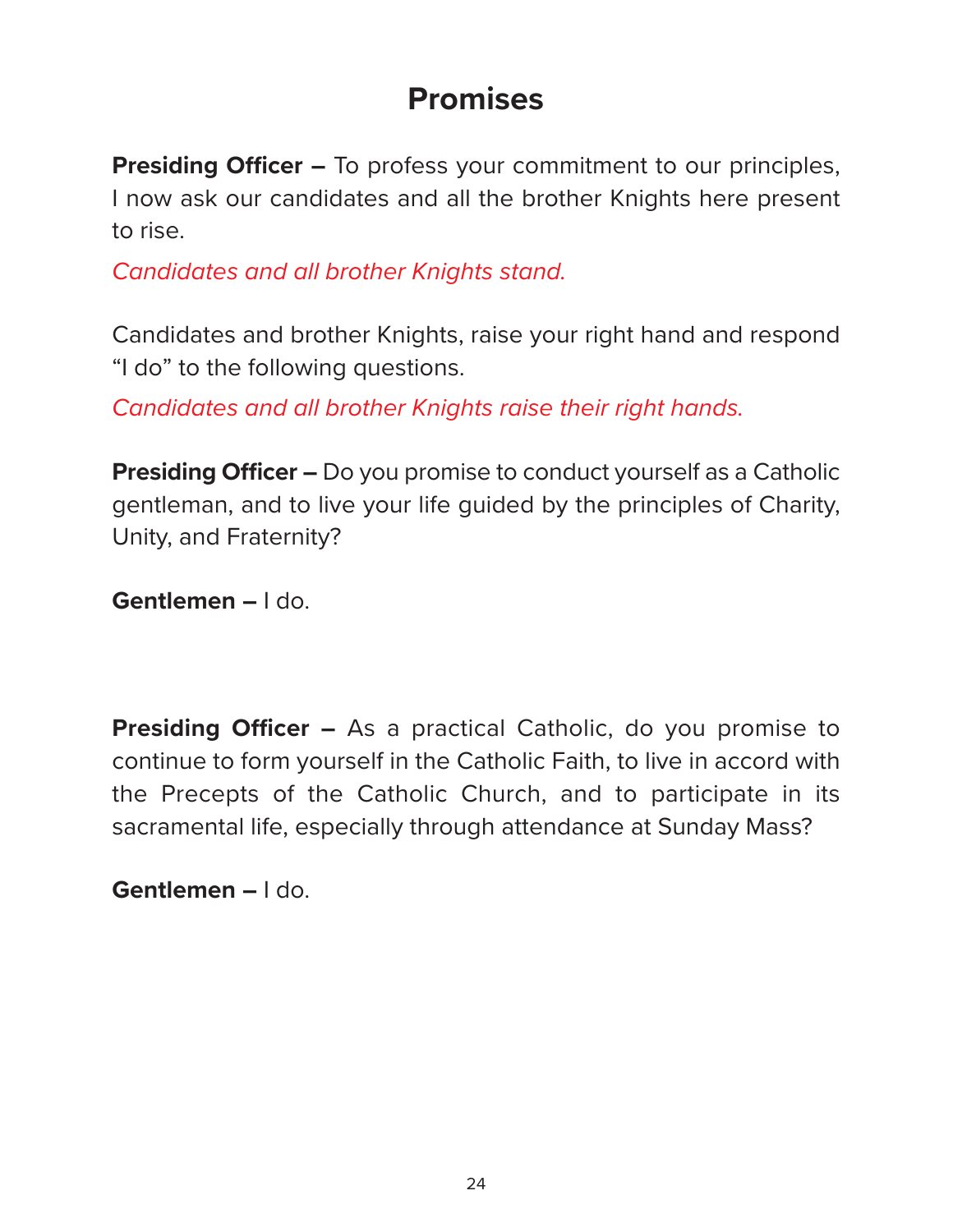**Presiding Officer –** Do you promise to promote the well-being of your brother Knights, and to support the mission and activities of your council?

**Gentlemen –** I do.

**Presiding Officer –** Having reviewed and signed the Constitutional Roll, do you promise to obey the laws, rules and lawful authority of the Order?

**Gentlemen –** I do.

**Presiding Officer –** Gentlemen, your promises are hereby accepted. Please lower your hand and be seated.

Let us now invoke the protection of the Blessed Virgin Mary.

The Presiding Officer is seated and the Presenter on Charity assumes the podium.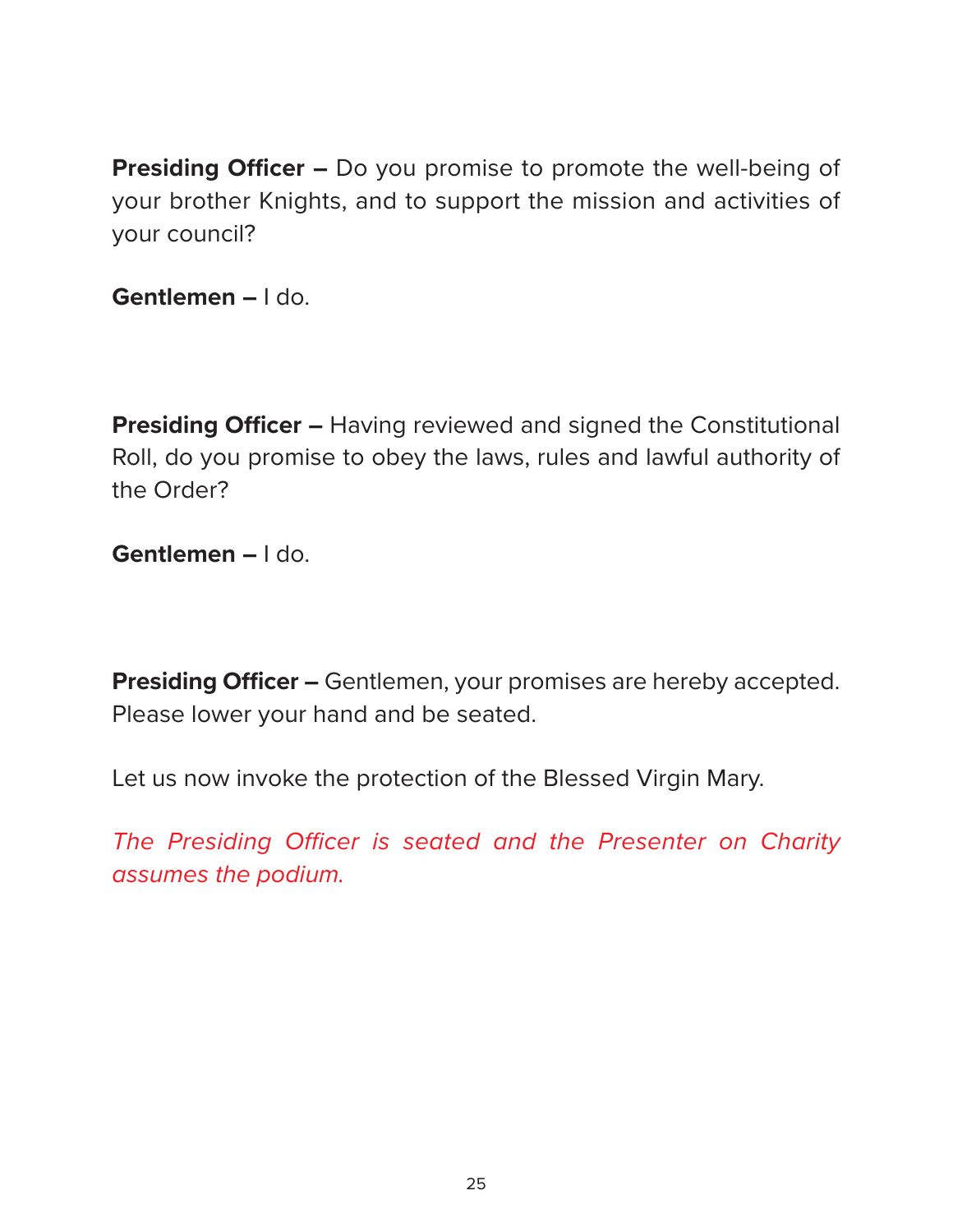## **Discourse on the Rosary**

**Presenter on Charity –** As Knights of Columbus, we turn always to the gentle and glorious Virgin Mary, our Queen and our Mother. The Order is entrusted to the protection of the Blessed Mother under her title: Our Lady of Guadalupe.

Mary's love encircles us, drawing us closer to her Divine Son. Under the mantle of her protection, we take up her Holy Rosary.

## Presenter raises aloft a rosary and holds it through the following invocations.

Mary, Mother of God, with her Knights,

for the sanctity of human life in all stages.

Mary, heart of the Holy Family, with her Knights,

for faithful marriages and joyful families.

Mary, the Immaculate Conception, with her Knights,

for decency and purity in our world.

Mary, to whom her Son would refuse nothing, with her Knights, for justice and compassion for the downtrodden and all those who suffer.

Her Holy Rosary in our hands going where we go. The salutation "Hail Mary" on our lips. What challenge can we not face? What victories can we not achieve?

Presenter on Charity lowers the rosary and returns to his seat. The Presiding Officer assumes the podium.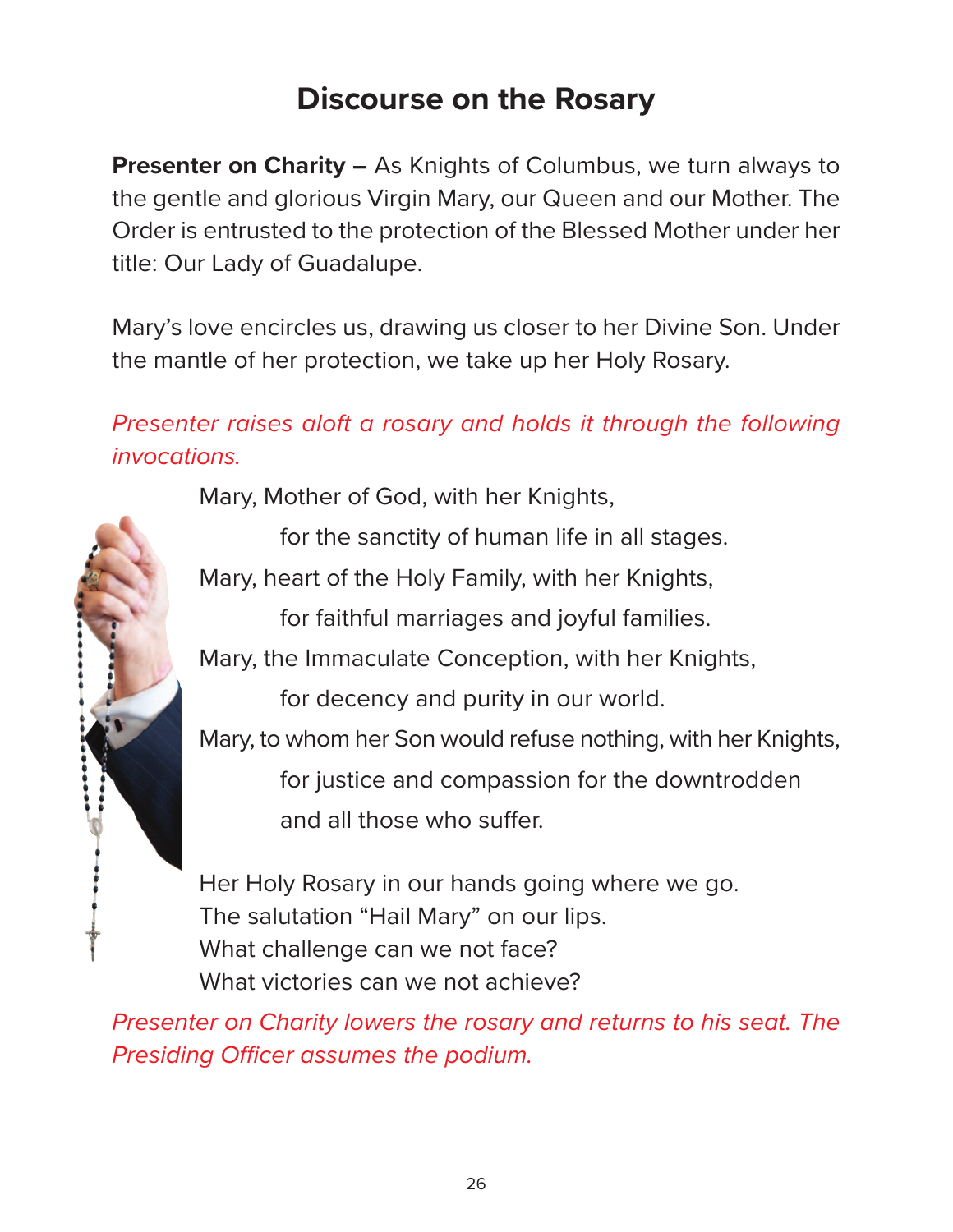**Presiding Officer –** I invite our *[Investing Officer(s)]* forward to invest you with a Rosary and the Emblem of the Order.

The Investing Officer(s) enters the sanctuary, bows to the altar and steps to a side table where the rosaries and lapel pins are placed.

The Warden will now escort the candidates forward.

The Warden brings the candidates forward and arranges them around the perimeter of the Sanctuary. The Investing Officer(s) and candidates bow to the altar.

**Presiding Officer –** Gentlemen, please present your hands [he demonstrates] joined as if in prayer, and turn to face the audience to receive the Rosary of Mary our Queen.

The candidates turn to receive the rosaries and lapel pins.

Invest each candidate with a rosary, using these words.

**Investing Officer(s) –** Carry it always and pray it as often as you can.

**Presiding Officer –** Gentlemen, you will now receive the Emblem of the Order.

Present each candidate with a lapel pin, using these words.

**Investing Officer(s) –** Wear it always with pride, dignity, and honor.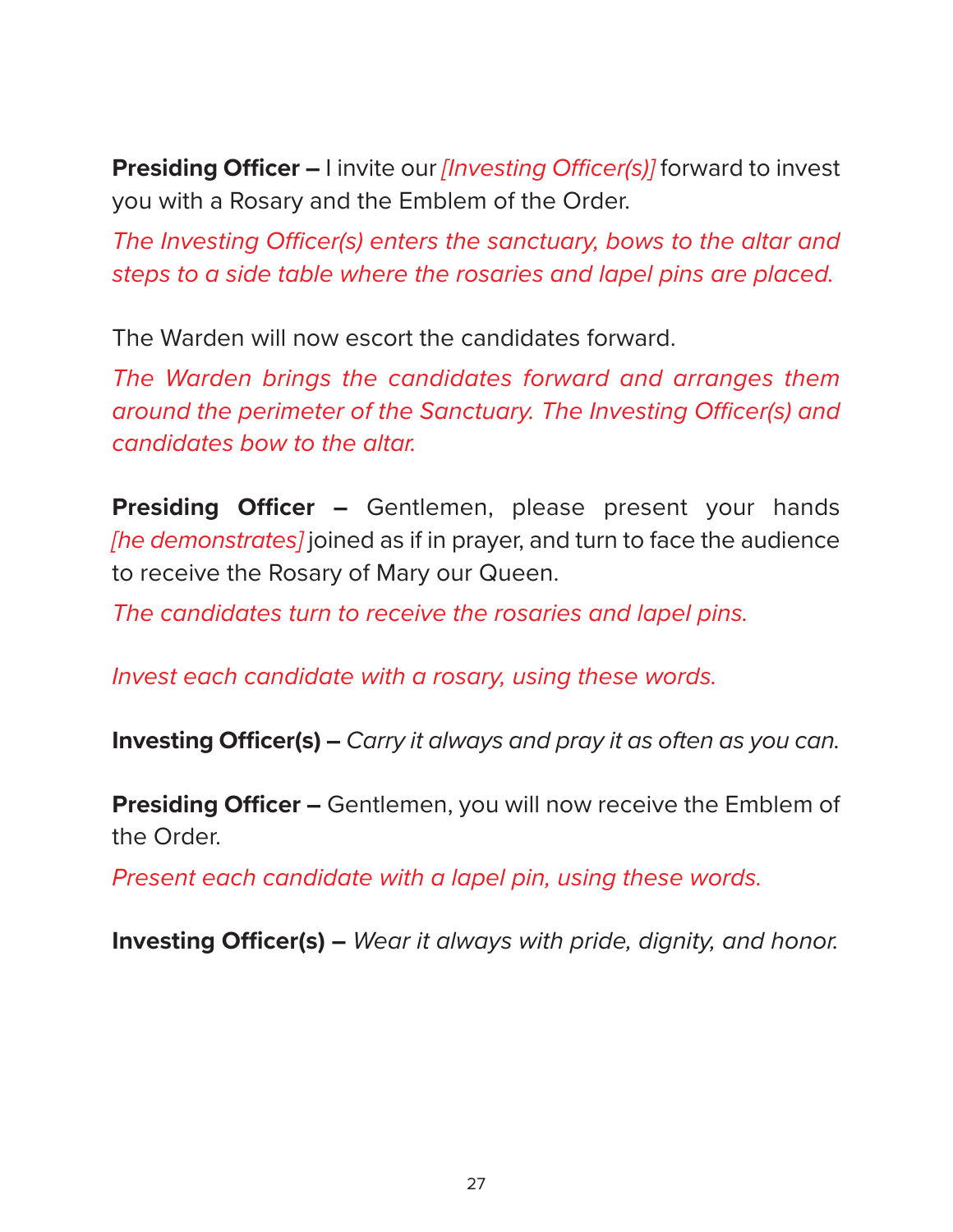**Presiding Officer –** My Brother Knights: we welcome you as Third Degree members of our Order, with all the responsibilities, rights and privileges accruing thereto.

You may place your rosary in your pocket and return to your seat. The Warden leads the newly invested Knights back to their places.

**Presiding Officer –** Brother Knights, remember that the saints did not conquer nations by the sword but by prayer and good works. Members of our Order have been raised to the honors of the altar as saints and blesseds. The world continues to need saints.

And the Knights of Columbus offers each of us, today, the opportunity to live a life of heroic virtue, through the grace of the Holy Spirit.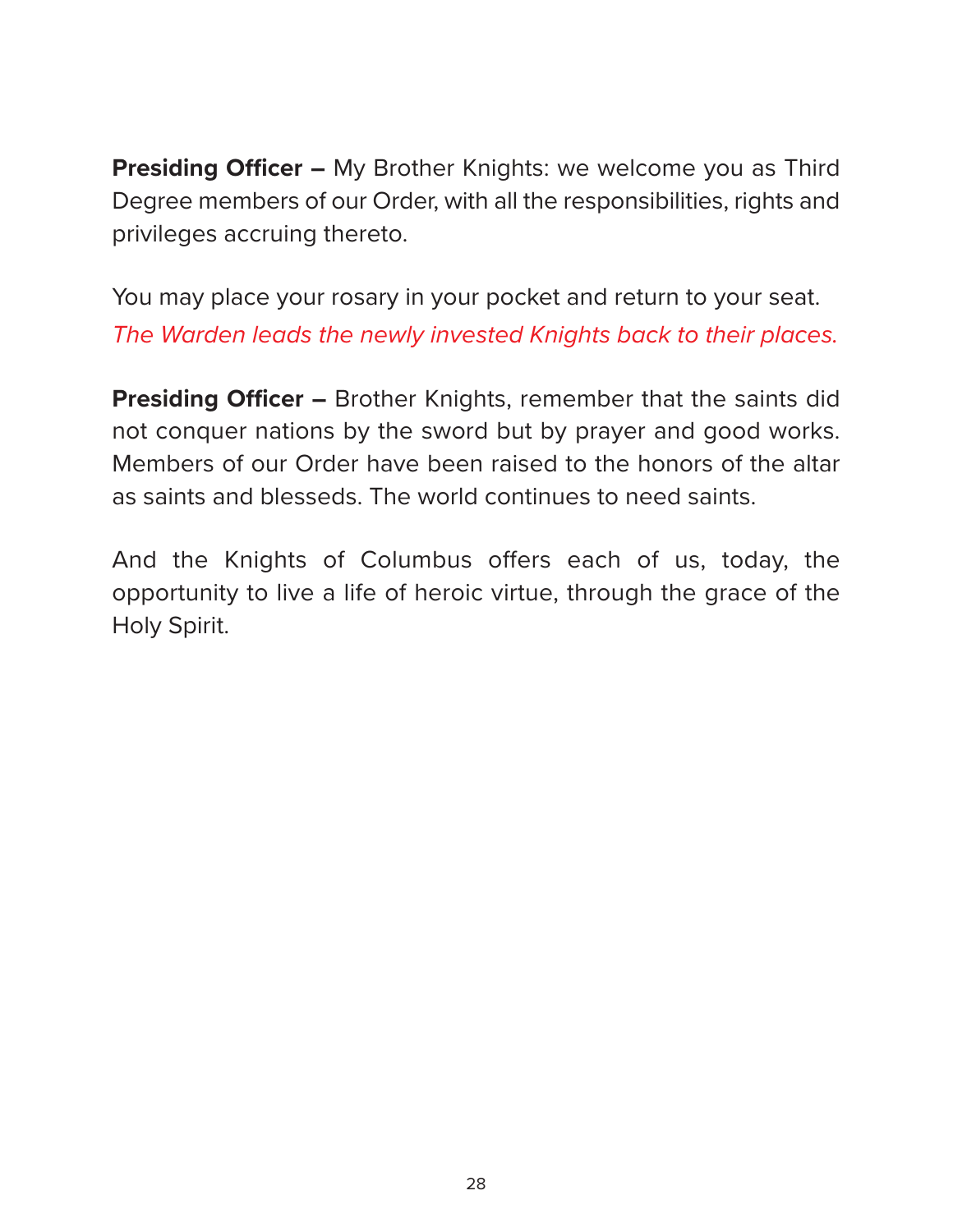**Presiding Officer –**We have witnessed the promises you have made here today. Let them challenge you to live your life from this day forward holding fast to our principles of Charity, Unity, and Fraternity, so that on the last day your souls, filled with happiness, may enjoy the reward of a life well spent — an eternity in the presence of God Himself.

Everyone please stand for the Closing Prayer.

The Presiding Officer invites the Council Chaplain or another priest to lead the prayer, if present, otherwise the Presiding Officer leads the prayer himself.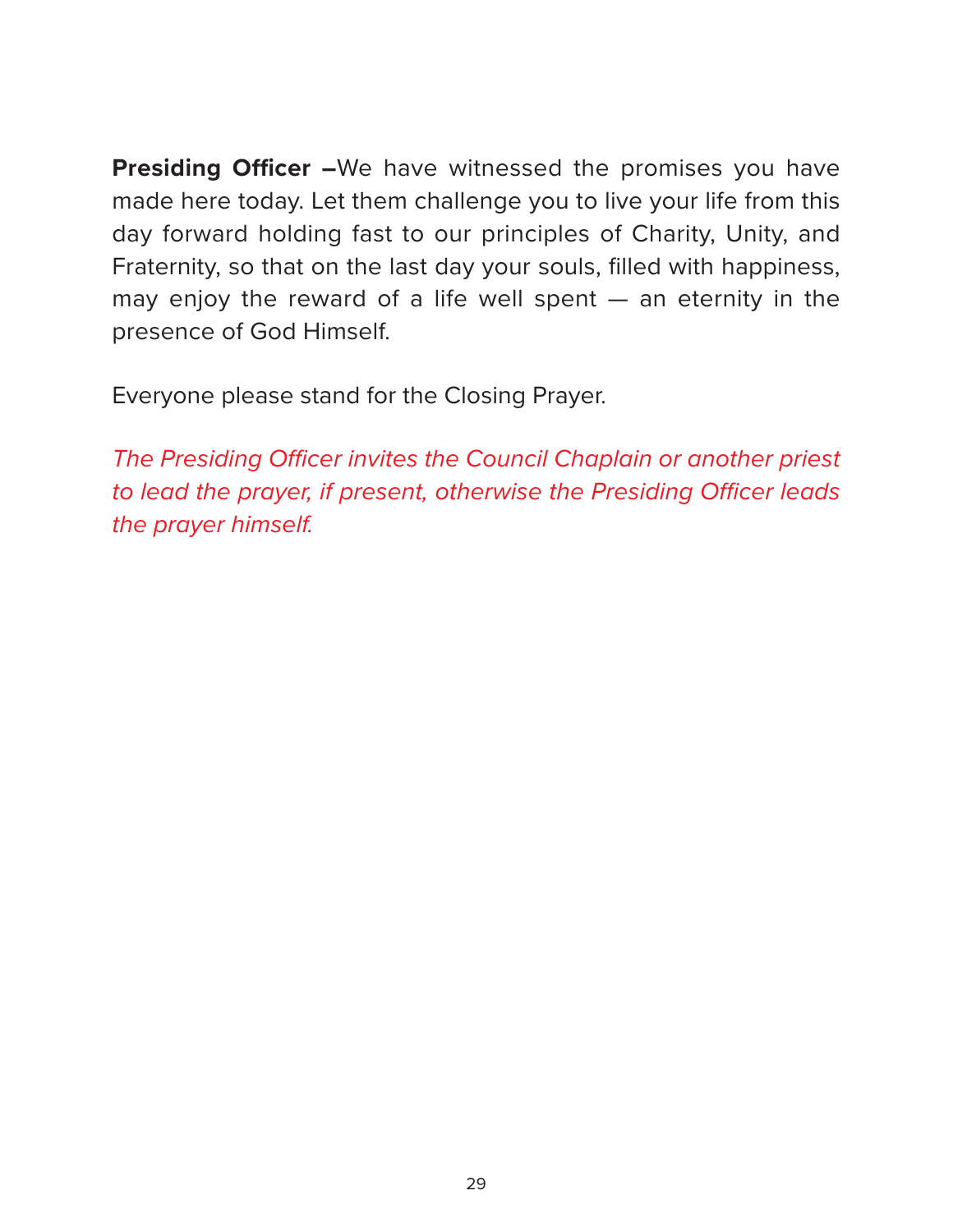# **Closing Prayer**

**Chaplain –** The prayer for the canonization of Blessed Michael McGivney speaks to our mission as Knights of Columbus.

In the name of the Father, and of the Son, and of the Holy Spirit. Amen.

God, our Father, protector of the poor and defender of the widow and orphan, you called your priest, Blessed Michael McGivney, to be an apostle of Christian family life and to lead the young to the generous service of their neighbor.

Through the example of his life and virtue, may we follow your Son, Jesus Christ, more closely, fulfilling his commandment of charity and building up his Body which is the Church.

Let the inspiration of your servant prompt us to greater confidence in your love so that we may continue his work of caring for the needy and the outcast. We humbly ask that you glorify Blessed Michael McGivney on earth according to the design of your holy will.

Through his intercession, grant the favor I now present *[here make*] your request]. Through Christ our Lord. Amen.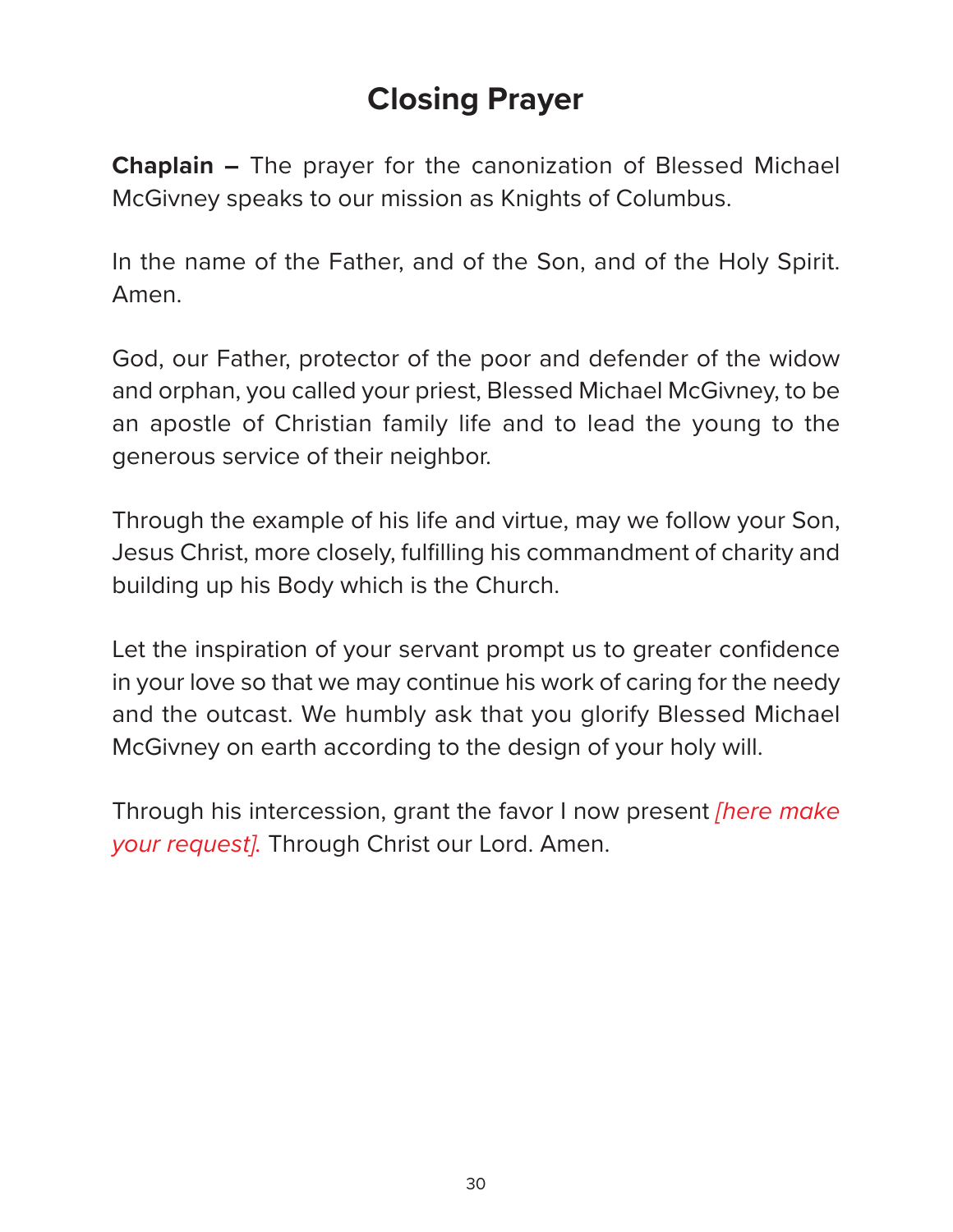## If a priest is present, he gives a final blessing:

And may the blessing of almighty God, the Father, and the Son,  $\mathbb F$ and the Holy Spirit, come down on you and remain with you for ever. Amen.

In the absence of a priest, the Presiding Officer concludes:

In the name of the Father, and of the Son, and of the Holy Spirit. Amen.

**Presiding Officer –** Please join me in congratulating our newly invested Third Degree Knights of Columbus with a round of applause.

Leads applause.

Presiding Officer refers to next page for instructions on closing remarks.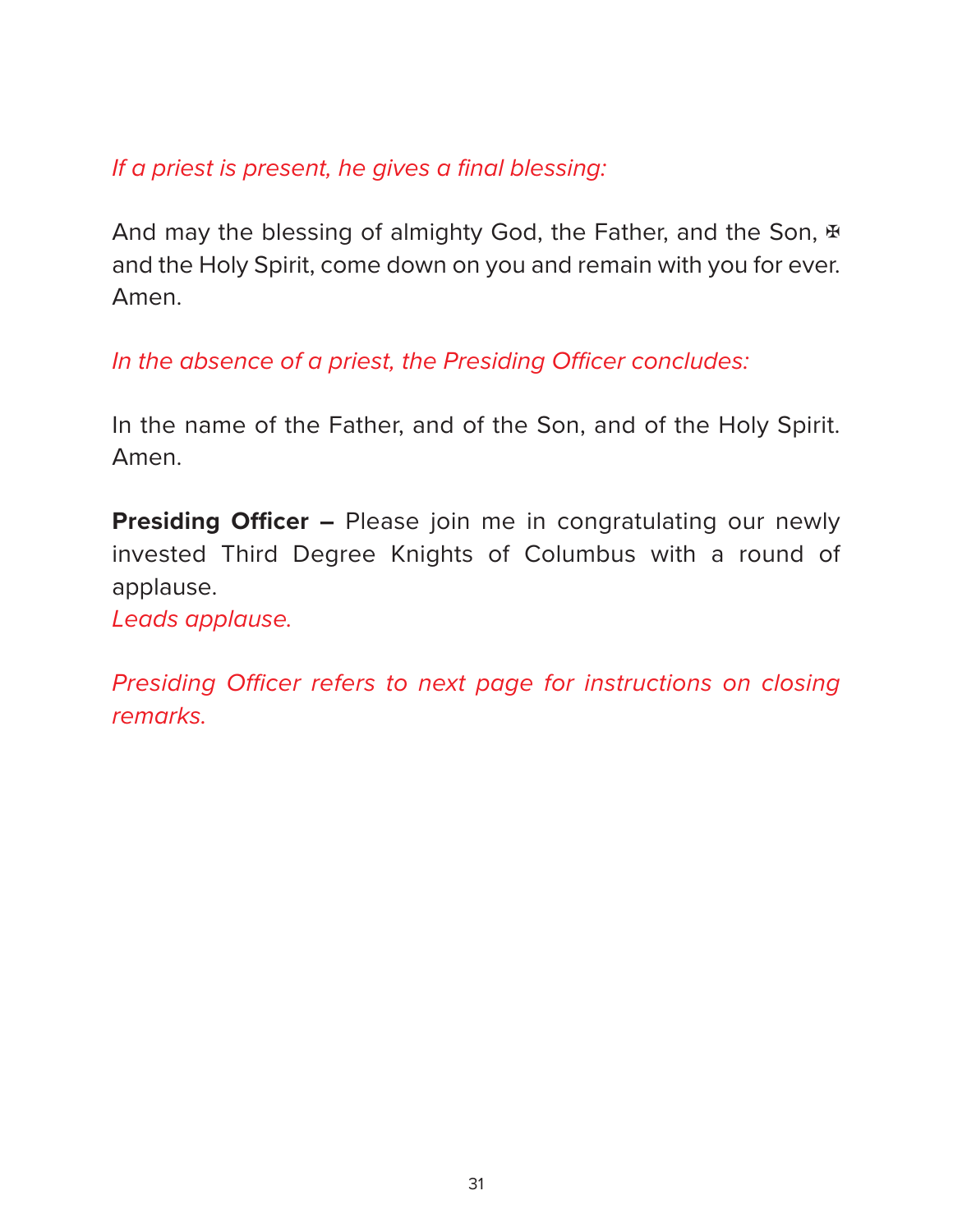# **Closing Remarks**

At this point the ceremony is complete. Guests and members should be excited about the lessons learned and the significant commitments made by the new Knights. You should quickly enhance their new fraternal spirit by socializing with them and their families. So, keep the closing remarks brief and limited to the following key points:

 **1. The Presiding Officer should introduce the host Grand Knight.** 

## **2. The host Grand Knight should:**

- Congratulate the new members.
- Thank the team members and Chaplain / Pastor.
- Encourage the new members and their families to get involved in council activities at every opportunity.
- Mention the Honoree for the Exemplification.
- Invite everyone to the dinner or reception or other post ceremony event.
- Introduce the highest-ranking Officer present. If no one is present, cover their talking points.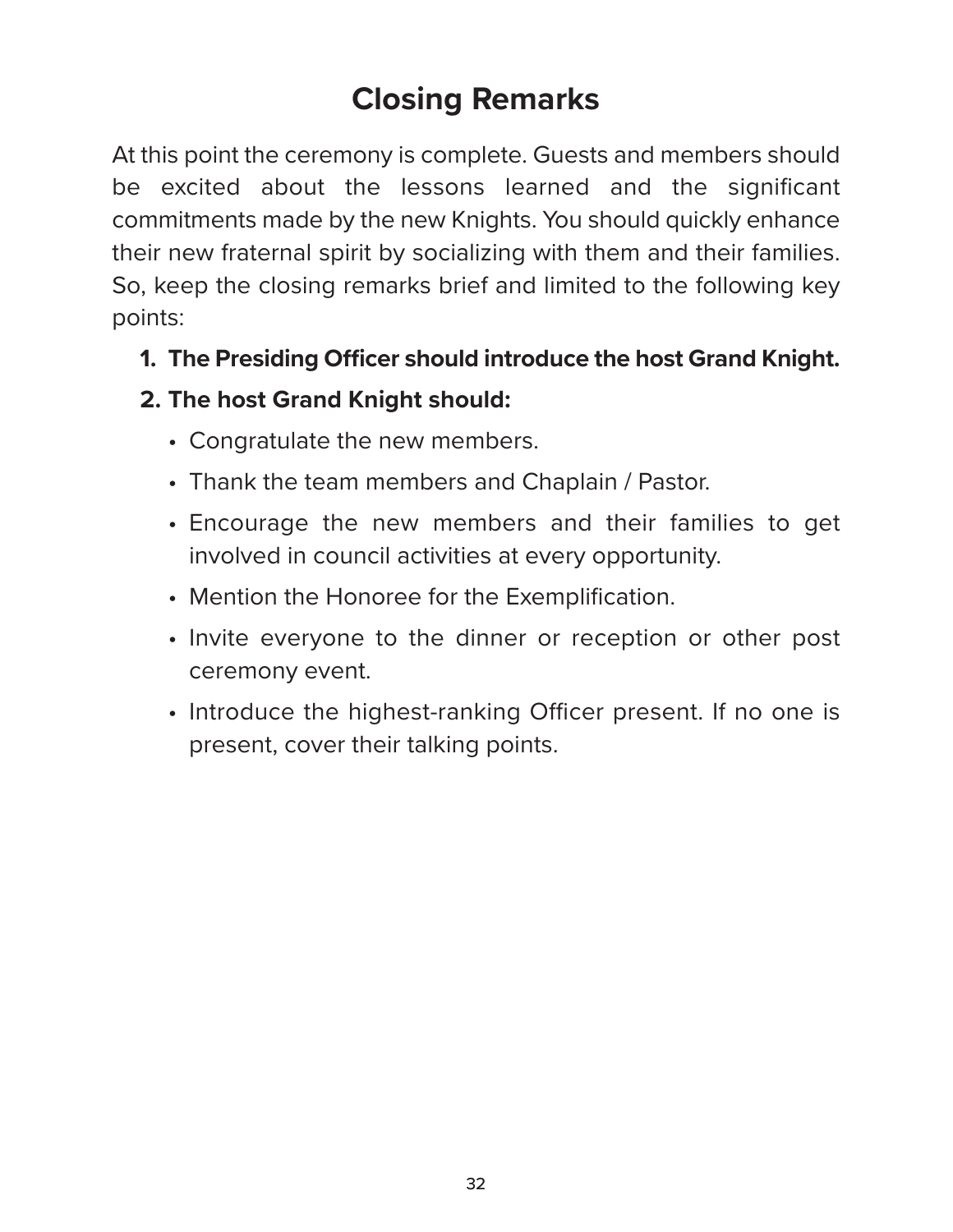## **3. The highest-ranking officer should:**

- Congratulate the new members.
- Encourage the new members and their families to evangelize the faith through actions of service with their councils.
- Stress the importance for Knights of Columbus to be parish leaders in the support of our Church, particularly in efforts to evangelize our faith.
- Encourage the new members to advance to the Fourth Degree.
- **4. The Grand Knight should introduce the Chaplain or Pastor.**
	- Ask him for closing comments and to bless the meal, if applicable.
- **5. The Grand Knight should conclude the event.**
	- Announce that the formal ceremony is concluded. Then invite members and guests to personally congratulate the new Knights and enjoy the reception.